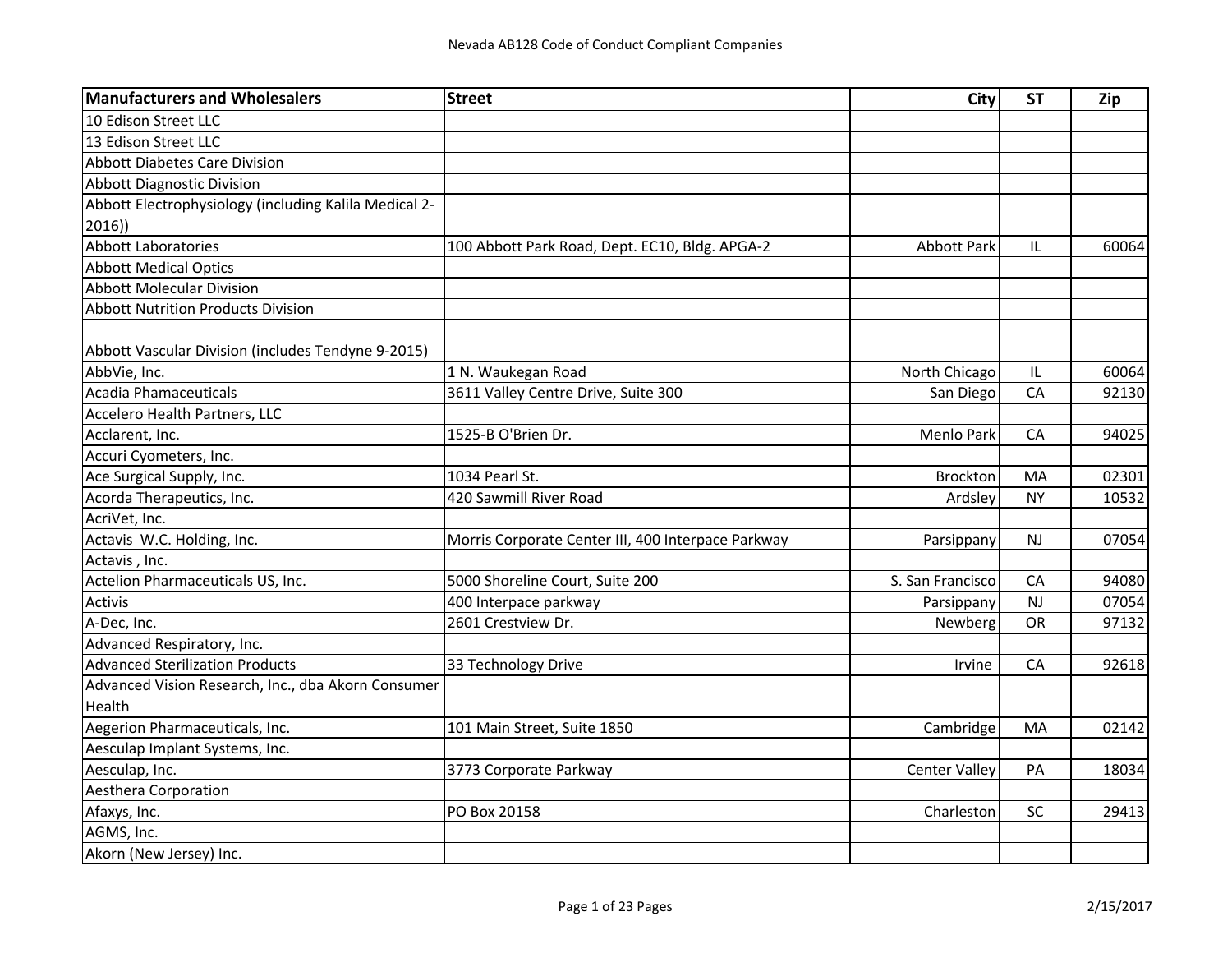| Akorn AG (formerly Excelvision AG)             |                                  |              |           |       |
|------------------------------------------------|----------------------------------|--------------|-----------|-------|
| Akorn Animal Health, Inc.                      |                                  |              |           |       |
| Akorn Canada                                   |                                  |              |           |       |
| Akorn India Private Limited                    |                                  |              |           |       |
| Akorn International S.a.r.l.                   |                                  |              |           |       |
| <b>Akorn Opthalmics</b>                        |                                  |              |           |       |
| Akorn Sales, Inc.                              |                                  |              |           |       |
| Akorn, Inc.                                    | 1925 WestField Court, Suite 300  | Lake Forest  | IL        | 60045 |
| Akorn-Strides, LLC                             |                                  |              |           |       |
| Akrimax Pharmaceuticals, LLC                   | 11 Commerce Drive, 1st Floor     | Cranford     | <b>NJ</b> | 07016 |
| Alamo Pharma Services, Inc.                    |                                  |              |           |       |
| Alaven Pharmaceuticals, LLC                    |                                  |              |           |       |
| Alcon Laboratories, Inc.                       | 6201 South Freeway               | Fort Worth   | <b>TX</b> | 76134 |
| Alden Optical Laboratories, Inc.               |                                  |              |           |       |
| Alexion Pharmaceuticals, Inc.                  | 352 Knotter Drive                | Cheshire     | <b>CT</b> | 06410 |
| Alimera Sciences, Inc.                         | 6120 Windward Parkway, Suite 290 | Alpharetta   | GA        | 30005 |
| Alkermes, Inc.                                 | 852 Winter Street                | Waltham      | MA        | 02451 |
| Allen Medical Systems, Inc.                    | 825 Winter                       | Waltham      | MA        | 02461 |
| Allergan, Inc.                                 | 2525 Dupont Drive                | Irvine       | CA        | 92612 |
| <b>Allermed Laboratories</b>                   |                                  |              |           |       |
| Alliqua BioMedical, Inc.                       | 2150 Cabot Blvd, West Suite B    | Langhorne    | PA        | 19047 |
| Allos Therapeutics, Inc                        |                                  |              |           |       |
| Alverix, Inc.                                  |                                  |              |           |       |
| <b>AMAG Pharma USA</b>                         |                                  |              |           |       |
| AMAG Pharmaceuticals, Inc.                     | 1100 Winter Street               | Waltham      | MA        | 02451 |
| <b>Amarin Pharmaceuticals</b>                  |                                  |              |           |       |
| <b>AMATECH Corporation</b>                     |                                  |              |           |       |
| American Homecare Federation                   | 31 Moody Rd                      | Enfield      | <b>CT</b> | 06083 |
| American Medical Electonics, Inc.              | 3451 Plano Parkway               | Lewisville   | <b>TX</b> | 75056 |
| American Medical Systems, LLC                  |                                  |              |           |       |
| Amerisource Health Services Corp (dba American |                                  |              |           |       |
| <b>Health Packaging)</b>                       | 2550 John Glenn Ave, Suite A     | Columbus     | OH        | 43217 |
| AmerisourceBergan (formerly Bellco Drug Corp.) | 5500 New Horizons Blvd.          | N Amityville | <b>NY</b> | 11701 |
| AmerisourceBergan Corporation                  | 1325 West Striker Ave.           | Sacramento   | CA        | 95834 |
| AmerisourceBergan Corporation                  | 5100 Jaindl Blvd.                | Bethlehem    | PA        | 43137 |
| AmerisourceBergan Drug Corporation             | 1851 California Ave.             | Corona       | CA        | 92881 |
| AmerisourceBergen Corporation                  | 1300 Morris Drive                | Chesterbrook | PA        | 19087 |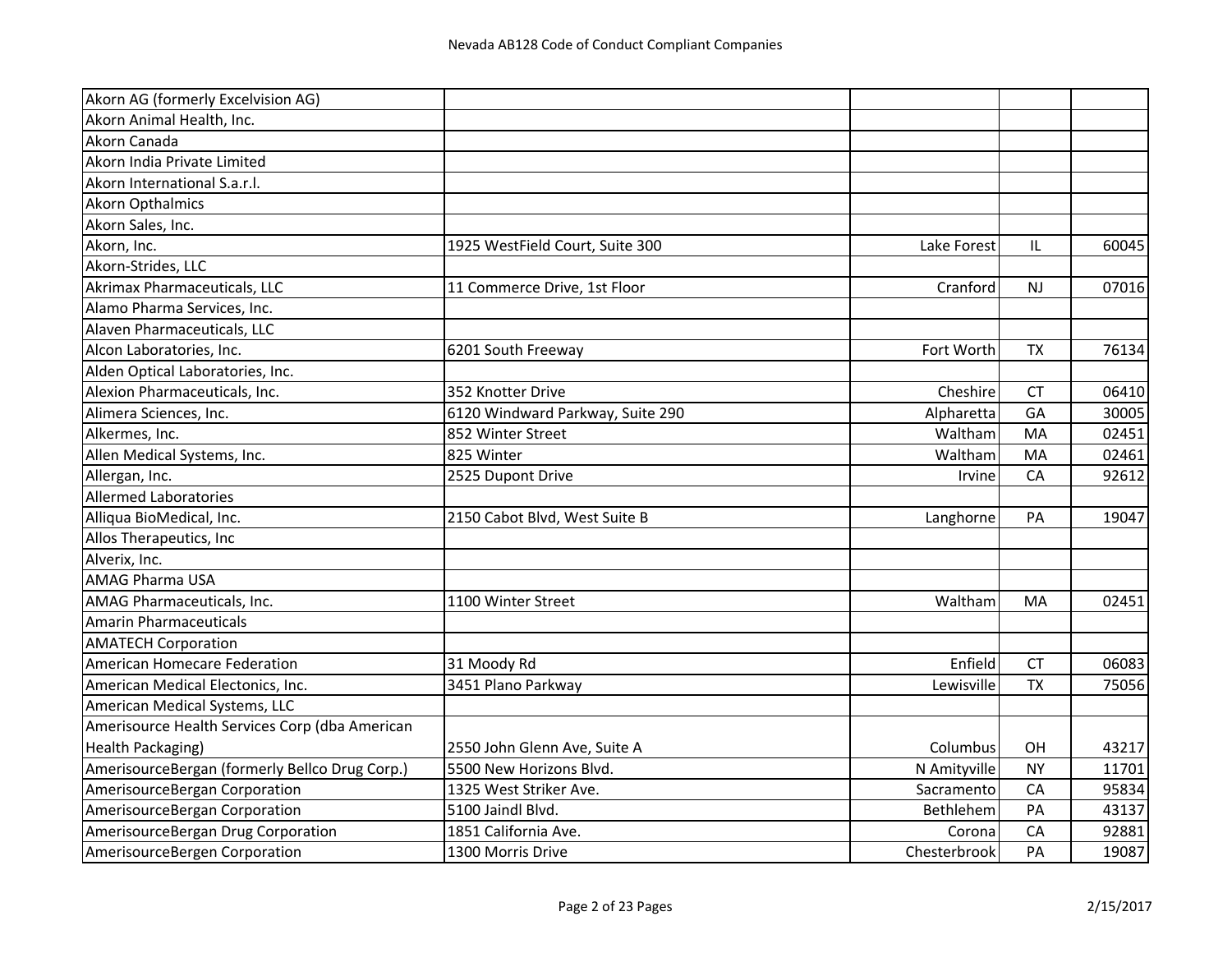| AmerisourceBergen Drug Corporation       | 1765 Fremont Drive                        | Salt Lake City       | UT        | 84104 |
|------------------------------------------|-------------------------------------------|----------------------|-----------|-------|
| AmerisourceBergen Drug Corporation       | 1825 S 43rd Avenue, Suite B               | Phoenix              | AZ        | 95009 |
| AmerisourceBergen Drug Corporation       | 6305 LaSalle Drive                        | Lockbourne           | OH        | 43137 |
| Amgen, Inc.                              | 1 Amgen Center Drive                      | <b>Thousand Oaks</b> | CA        | 91320 |
| Amgen, USA                               |                                           |                      |           |       |
| Amphastar Pharmaceuticals, Inc.          | 11570 Sixth St.                           | Rancho Cucamnga      | CA        | 91730 |
| AMS Sales, LLC                           |                                           |                      |           |       |
| Anda, Inc.                               |                                           |                      |           |       |
| <b>Animas Corporation</b>                |                                           |                      |           |       |
| Apollo Endosurgery, Inc.                 | 1120 S Capital of TX Hwy, Bldg 1, ste 300 | Austin               | <b>TX</b> | 78746 |
| ApoPharma USA Inc.                       | 9605 Medicl Center Dr., Suite 390         | Rockville            | <b>MD</b> | 20850 |
| Applied Medical Distribution Corporation | 22872 Avenida Empress                     | ncho Santa Margarita | CA        | 92688 |
| Applied Medical Resources Corporation    | 22872 Avenida Empress                     | ncho Santa Margarita | CA        | 92688 |
| Apria Healthcare, Inc                    | 26220 Enterprise Court                    | Lake Forest          | CA        | 92630 |
| Aptalis Pharmaca US, Inc.                |                                           |                      |           |       |
| Aribex, Inc.                             | 1717 West Collins Avenue                  | Orange               | CA        | 92867 |
| <b>Aristos Pharmceuticals</b>            |                                           |                      |           |       |
| ARKRAY AMERICA, INC                      | 5298 W. 76th Street                       | Minneapolis          | MN        | 55439 |
| ARKRAY FACTORY USA, INC                  |                                           |                      |           |       |
| ARKRAY USA, INC                          |                                           |                      |           |       |
| Armstrong Pharmaceuticals, Inc.          |                                           |                      |           |       |
| Arthrex, Inc.                            | 1370 Creekside Blvd                       | <b>Naples</b>        | FL.       | 34108 |
| Ascend Therapeutics, US LLC              | 607 Herndon Parkway, Suite 110            | Herndon              | VA        | 20170 |
| Ascension Orthopedics, Inc.              |                                           |                      |           |       |
| ASD Specialty Healthcare, Inc.           | 1195 Trademark Dr, 102A                   | Reno                 | <b>NV</b> | 89521 |
| ASD Specialty Healthcare, Inc.           | 345 International Boulvard, Suite 400     | <b>Brooks</b>        | KY        | 40109 |
| Aspen Surgical Products Holdings, Inc.   |                                           |                      |           |       |
| Aspen Surgical Products, Inc.            |                                           |                      |           |       |
| Astellas Pharma US, Inc.                 | Three Parkway North                       | Deerfield            | IL        | 60015 |
| Asthmatx, Inc.                           |                                           |                      |           |       |
| Astora Women's Health                    | 13200 Pioneer Train, Suite 100            | <b>Eden Praire</b>   | MN        | 55347 |
| AstraZenca LP                            | 1800 Concord Pike                         | Wilmington           | DE        | 19850 |
| AstraZenca Pharmaceuticals LP            | 1800 Concord Pike                         | Wilmington           | DE        | 19850 |
| Astute Medical, Inc.                     | 3550 General Atomics Court, Bldg. 2       | San Diego            | CA        | 92121 |
| At Home IV Infusion Professional, Inc.   | 6925 Oakland Mills Rd., Suite D           | Columbia             | <b>MD</b> | 21045 |
| Aton Pharma, Inc.                        |                                           |                      |           |       |
| Atos Medical, Inc.                       | 11390 W Theodore Trecker Way              | <b>West Allis</b>    | WI        | 53214 |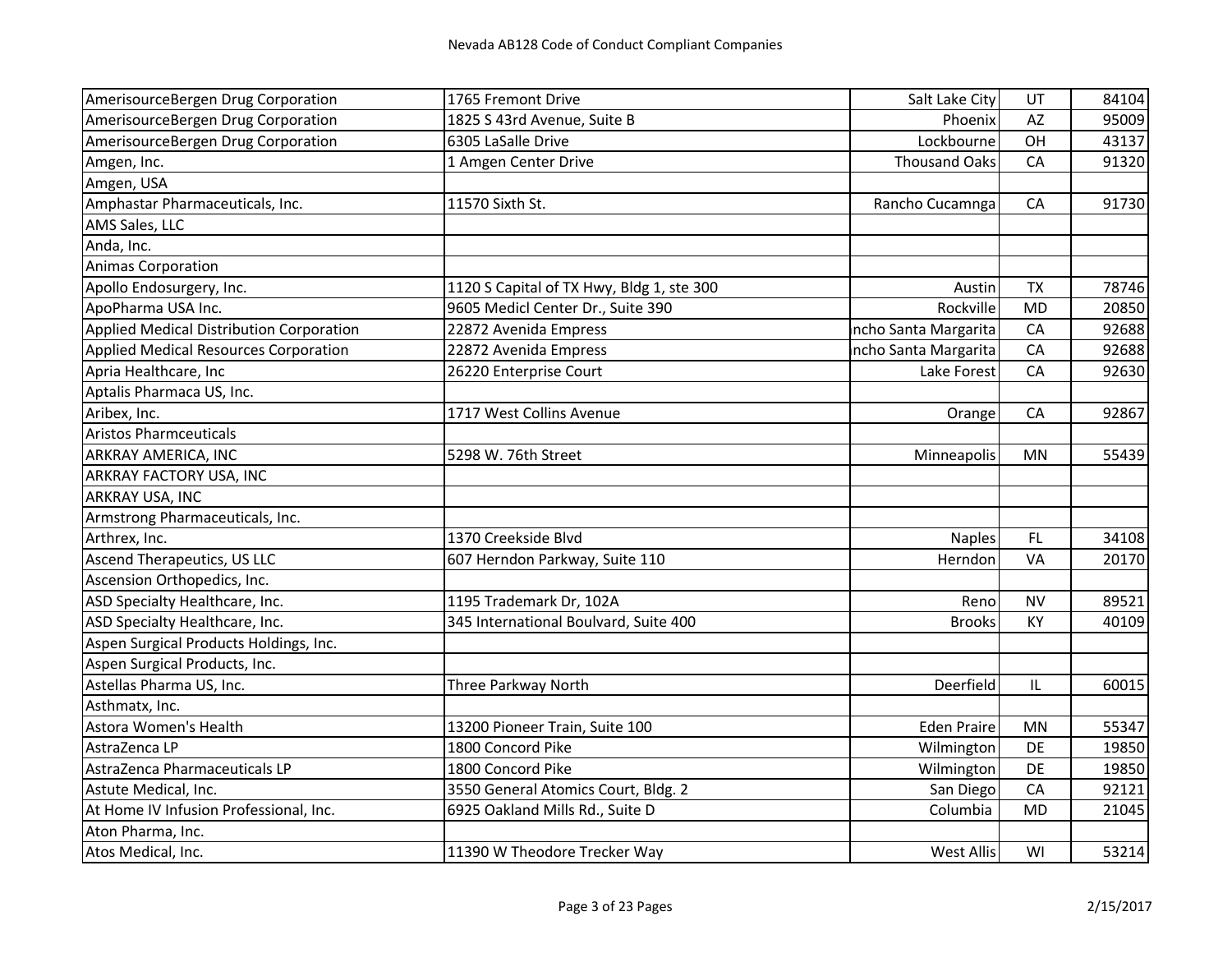| AtriCure, Inc.                                   | 7555 Innovation Way                | Mason        | <b>OH</b> | 45040 |
|--------------------------------------------------|------------------------------------|--------------|-----------|-------|
| Atto BioScience, Inc.                            |                                    |              |           |       |
| Audrey Enterprise, LLC                           |                                    |              |           |       |
| Augmenix                                         | 204 Second Ave., lower level       | Waltham      | MA        | 02451 |
| Avid Radiopharmaceuticals, Inc.                  |                                    |              |           |       |
| Avinger, Inc.                                    | 400 Chesapeake Drive               | Redwood City | CA        | 94063 |
| Azeo Processing, Inc.                            |                                    |              |           |       |
| B&B Pharmaceuticals, Inc.                        | 8591 Prairie Train Drive Ste C-60- | Emg;ewppd    | CO        | 80112 |
| B. Braun Interventional Systems, Inc.            | 824 Twelfth Avenue                 | Bethlehem    | PA        | 18018 |
| B. Braun Medical, Inc.                           | 824 Twelfth Avenue                 | Bethlehem    | PA        | 18018 |
| B+L Diagnostics, Inc.                            |                                    |              |           |       |
| Banyan International Corp.                       | 2118 E. Interstate 20              | Abilene      | <b>TX</b> | 79604 |
| Banyan International Corp.                       | 2118 E. Interstate 20              | Abilene      | <b>TX</b> | 79604 |
| Bard Access Systems, Inc.                        |                                    |              |           |       |
| <b>Bard EP</b>                                   |                                    |              |           |       |
| Bard Peripheral Vascular, Inc.                   |                                    |              |           |       |
| Bausch & Lomb Canada, Inc.                       |                                    |              |           |       |
| Bausch & Lomb Holdings Incorporation             |                                    |              |           |       |
| Bausch & Lomb Pharma Holdings Corp               |                                    |              |           |       |
| Baush & Lomb China, Inc.                         |                                    |              |           |       |
| Baush & Lomb Incorporated                        |                                    |              |           |       |
| Baush & Lomb International Inc.                  |                                    |              |           |       |
| Baush & Lomb Realty Corporation                  |                                    |              |           |       |
| Baush & Lomb South Asia, Inc.                    |                                    |              |           |       |
| Baush & Lomb Technology Corporation              |                                    |              |           |       |
| <b>Baxter Healthcare Corporation</b>             | One Baxter Parkway                 | Deerfield    | L         | 60015 |
|                                                  |                                    |              |           |       |
| Bayer Consumer Health Dermatological Business    |                                    |              |           |       |
| <b>Bayer Consumer Heath Division</b>             |                                    |              |           |       |
| <b>Bayer Corporation</b>                         | 6 West Belt                        | Wayne        | IN        | 07470 |
| <b>Bayer Crop Science Animal Health Business</b> |                                    |              |           |       |
| Bayer Healthcare LLC, Diabetes Care Division     |                                    |              |           |       |
| <b>Bayer Pharmaceuticals Division</b>            |                                    |              |           |       |
| <b>Bayer Pharmaceuticals Radiology Bussiness</b> |                                    |              |           |       |
| BD Biosciences Sys & Reagents, Inc.              |                                    |              |           |       |
| BD Infusion Therapy Systems, Inc.                |                                    |              |           |       |
| Beckman Coulter, Inc.                            | 250 S. Kraemer Boulevard           | <b>Brea</b>  | CA        | 92821 |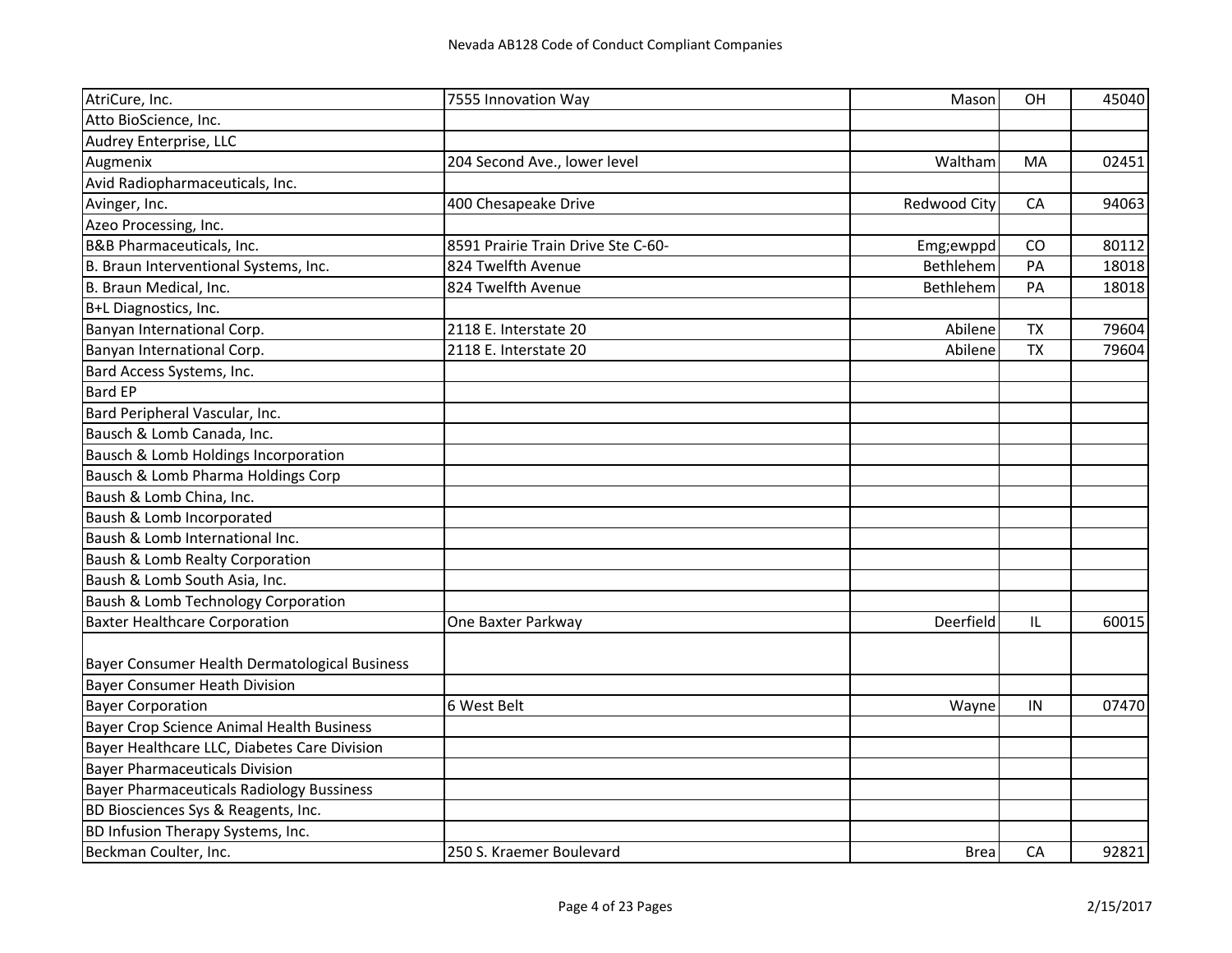| Becton Dickinson and Company and subsidiaries      | 1 Becton Drive    | <b>Franklin Lakes</b> | <b>NJ</b> | 07417 |
|----------------------------------------------------|-------------------|-----------------------|-----------|-------|
| Biocomp Pharma, Inc.                               |                   |                       |           |       |
| Biogen                                             | 225 Binney St.    | Cambridge             | MA        | 1242  |
| BioMarin Pharmaceutical, Inc.                      | 105 Digital Drive | Novato                | CA        | 94949 |
| Biomet 3i, LLC                                     |                   |                       |           |       |
| <b>Biomet Biologics, LLC</b>                       |                   |                       |           |       |
| Biomet CV Holdings, LLC                            |                   |                       |           |       |
| Biomet Europe Holdings, LLC                        |                   |                       |           |       |
| Biomet Europe Ltd.                                 |                   |                       |           |       |
| <b>Biomet Fair Lawn LLC</b>                        |                   |                       |           |       |
| <b>Biomet Finance US, LLC</b>                      |                   |                       |           |       |
| <b>Biomet Florida Services, LLC</b>                |                   |                       |           |       |
| Biomet Holdings US Inc.                            |                   |                       |           |       |
| Biomet International Ltd.                          |                   |                       |           |       |
| Biomet Leasing, Inc.                               |                   |                       |           |       |
| <b>Biomet Manufacturing, LLC</b>                   |                   |                       |           |       |
| <b>Biomet Orthopedics, LLC</b>                     |                   |                       |           |       |
| Biomet Spine, LLC                                  |                   |                       |           |       |
| <b>Biomet Sports Medicine, LLC</b>                 |                   |                       |           |       |
| Biomet Trauma, LLC                                 |                   |                       |           |       |
| Biomet U.S. Reconstruction, LLC                    |                   |                       |           |       |
| Biomet US Inc.                                     |                   |                       |           |       |
| Biomet, Inc.                                       |                   |                       |           |       |
| Bio-Metrics Ltd. Delaware, USA                     |                   |                       |           |       |
| Bio-Metrics Properties, Limited California, USA    |                   |                       |           |       |
|                                                    |                   |                       |           |       |
| Bio-Rad (Shanghai) Life Science R&D Co. Ltd. China |                   |                       |           |       |
| <b>Bio-Rad AbD Serotec GmbH Germany</b>            |                   |                       |           |       |
| Bio-Rad Export LLC Delaware, USA                   |                   |                       |           |       |
| <b>Bio-Rad France Holding SAS France</b>           |                   |                       |           |       |
| Bio-Rad German Holding G.m.b.H. Germany            |                   |                       |           |       |
| Bio-Rad Holdings LLC Delaware, USA                 |                   |                       |           |       |
| <b>Bio-Rad Innovations SAS France</b>              |                   |                       |           |       |
| Bio-Rad Laboratories (Canada) Limited Canada       |                   |                       |           |       |
| Bio-Rad Laboratories (Israel) Inc. California, USA |                   |                       |           |       |
| Bio-Rad Laboratories (Shanghai) Limited China      |                   |                       |           |       |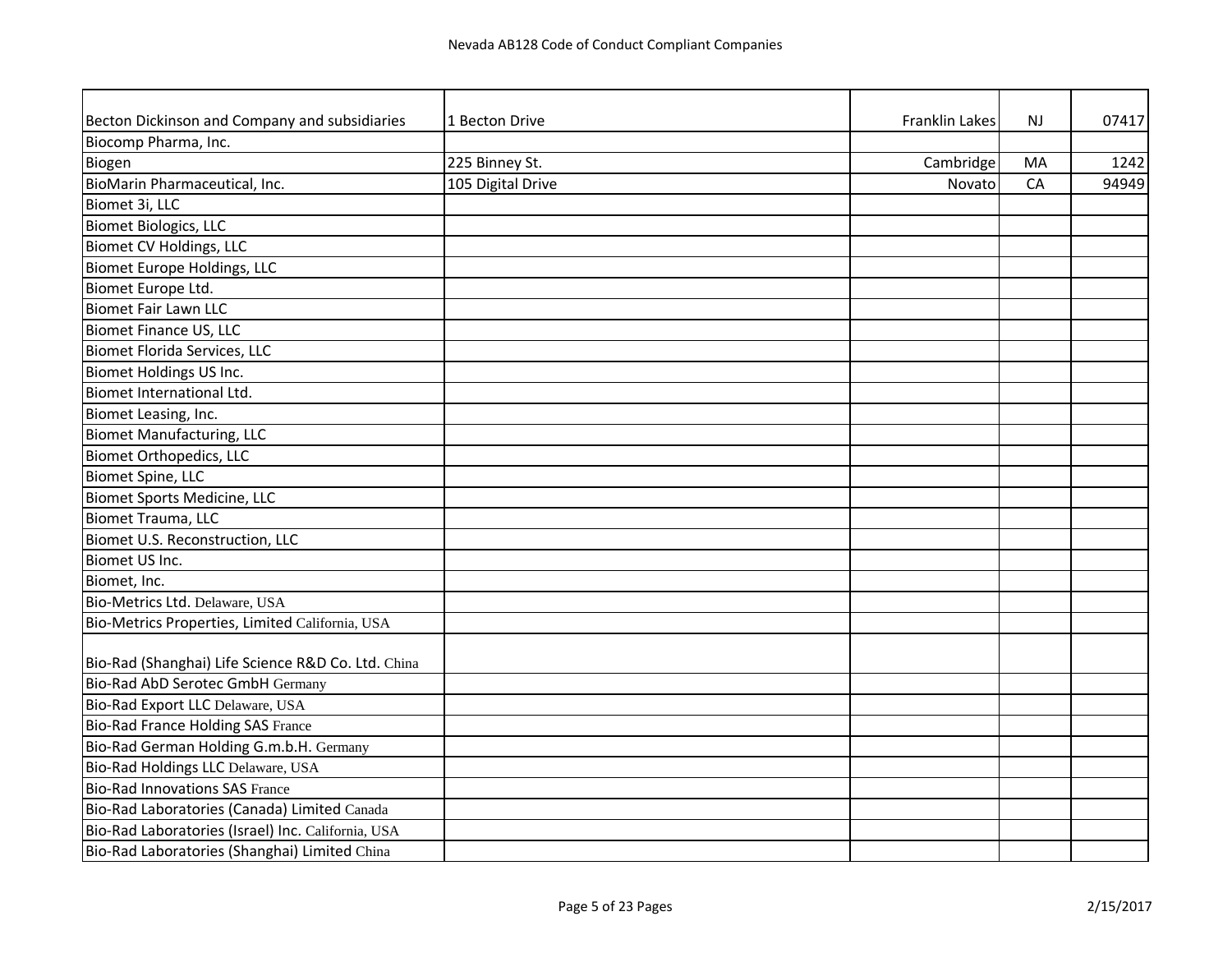| Bio-Rad Laboratories G.m.b.H. Germany             |                                         |                   |           |       |
|---------------------------------------------------|-----------------------------------------|-------------------|-----------|-------|
| Bio-Rad Laboratories Ges.m.b.H. Austria           |                                         |                   |           |       |
| Bio-Rad Laboratories Logistik GmbH Germany        |                                         |                   |           |       |
| Bio-Rad Laboratories N.V. Belgium                 |                                         |                   |           |       |
| Bio-Rad Laboratories Pty. Limited Australia       |                                         |                   |           |       |
| <b>Bio-Rad Laboratories SAS France</b>            |                                         |                   |           |       |
| Bio-Rad Laboratorios Brasil Ltda. Brazil          |                                         |                   |           |       |
| Bio-Rad Medical Diagnostics G.m.b.H. Germany      |                                         |                   |           |       |
| Bio-Rad Pacific Limited California, USA           |                                         |                   |           |       |
| Bio-Rad QL, Inc. Delaware, USA                    |                                         |                   |           |       |
| <b>Bio-Rad SNC France</b>                         |                                         |                   |           |       |
| Bio-Rad Spol. S.R.O. Czech Republic               |                                         |                   |           |       |
| BioRx, LLC                                        | 7167 E. Kemper Road                     | Cincinnati        | OH        | 45249 |
| BioRx, LLC, dba Diplomat Specialty Infusion Group |                                         |                   |           |       |
| (DE only)                                         | 1819 Aston St, Suite 102                | Carlsbad          | CA        | 92008 |
| BioRx, LLC, dba Diplomat Specialty Infusion Group |                                         |                   |           |       |
| (DE only)                                         | 266 West Cummings Park                  | Woburn            | MA        | 01801 |
| BioRx, LLC, dba Diplomat Specialty Infusion Group |                                         |                   |           |       |
| (DE only)                                         | 3821 71 St. Suite C                     | Urbandale         | IA        | 50322 |
| BioRx, LLC, dba Diplomat Specialty Infusion Group |                                         |                   |           |       |
| (DE only)                                         | 4004 Spring Garden St, Suite D          | Greensboro        | <b>NC</b> | 27407 |
| BioRx, LLC, dba Diplomat Specialty Infusion Group |                                         |                   |           |       |
| (DE only)                                         | 7167 E. Kemper Road                     | Cincinnati        | OН        | 45249 |
| BioRx, LLC, dba Diplomat Specialty Infusion Group |                                         |                   |           |       |
| (DE only)                                         | 8690 Eagle Creek Parkway                | Savage            | MN        | 55378 |
| BioRx, LLC, dba Diplomat Specialty Infusion Group |                                         |                   |           |       |
| (DE only)                                         | 9045 E. Pima Center Parkway             | Scottsdale        | AZ        | 85258 |
| <b>Biotest Pharmaceuticals Corporation</b>        | 5800 Park of Commerce Blvd. NW          | <b>Boca Raton</b> | FL        | 33487 |
| <b>Biovail Americas Corp.</b>                     |                                         |                   |           |       |
| <b>Bioventus LLC</b>                              | 1900 Charles Bryan Road                 | Cordova           | <b>TN</b> | 38016 |
| Blackhawk Biosystems, Inc. California, USA        |                                         |                   |           |       |
| Blackstone Medical, Inc.                          | 3451 Plano Parkway                      | Lewisville        | <b>TX</b> | 75056 |
| Boehringer Ingelheim Pharmaceuticals, Inc.        | 900 Ridgebury Rd.                       | Ridgefield        | <b>CT</b> | 06877 |
| <b>Boston Scientific Corporation</b>              | One Boston Scientific Place             | Natick            | MA        | 01760 |
| Boston Scientific Neuromodulation                 |                                         |                   |           |       |
| <b>Bound Tree Medical, LLC</b>                    | 5000 Tuttle Crossing Blvd               | Dublin            | OH        | 43016 |
| Brainlab, Inc.                                    | 3 Westbrook Corporate Center, Suite 400 | Westchester       | IL        | 60154 |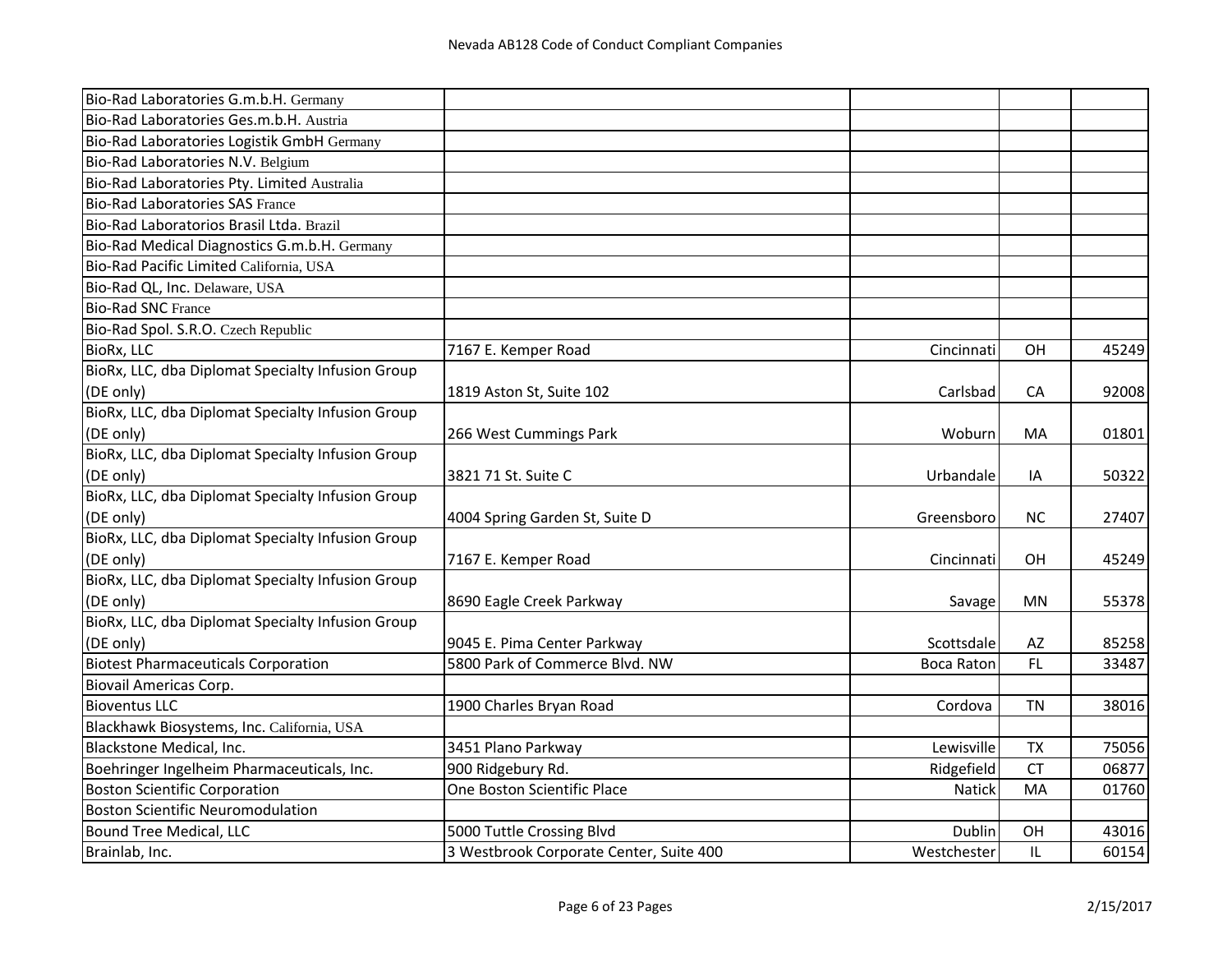| Braintree Laboratories, Inc.                | 60 Columbian Street West                             | <b>Braintree</b>    | MA              | 02185   |
|---------------------------------------------|------------------------------------------------------|---------------------|-----------------|---------|
| Breg, Inc.                                  | 2885 Loker Ave. East                                 | Carlsbad            | CA              | 92010   |
| <b>Bristol-Myers Squibb Company</b>         | 777 Scudders Mill Road                               | Plainsboro          | <b>NJ</b>       | 08536   |
| <b>Bryant Ranch Prepack</b>                 | 12623 Sherman Way #A                                 | North Hollywood     | CA              | 91605   |
| BS Scimed, Inc.                             |                                                      |                     |                 |         |
| <b>Butler Animal Health Supply, LLC</b>     | 400 Metro Place North                                | Dublin              | OH              | 43017   |
| C.R. Bard, Inc.                             | 730 Central Avenue                                   | Murray Hill         | NJ              | 07974   |
| Cadence Pharmaceuticals, Inc.               | 12481 High Bluff, Suite 200                          | San Diego           | CA              | 92130   |
| Cameron Health, Inc.                        |                                                      |                     |                 |         |
| <b>Cangene Corporation</b>                  | 920 Cassatt Rd. Suite 100                            | Bernyn              | PA              | 19312   |
| Cantel Medical Corp.                        | 150 Clove Road, 9th florr                            | <b>Little Falls</b> | NJ              | 7424    |
| Cardiac Packemakers, Inc.                   |                                                      |                     |                 |         |
| Cardinal Health, Inc. and It's subsidiaries | 7000 Cardinal Place                                  | Dublin              | OH              | 43017   |
| <b>CareFusion Corporation</b>               |                                                      |                     |                 |         |
| Carestream Dental, LLC                      | 1765 The Exchange SE                                 | Atlanta             | GA              | 30339   |
| Carestream Health, Inc                      | 150 Verona Street                                    | Rochester           | <b>NY</b>       | 14608   |
| Carmel Pharma AB                            |                                                      |                     |                 |         |
| Centinel Spine, Inc.                        | 505 Park Ave, 14th floor                             | New York            | <b>NY</b>       | 10022   |
| Central Admixture Pharmacy Services, Inc.   | 824 Twelfth Avenue                                   | Bethlehem           | PA              | 18018   |
| <b>Ceterix Orthopaedics</b>                 | 959 Hamilton Ave                                     | Menlo Park          | CA              | 94025   |
| Citra Labs, LLC                             |                                                      |                     |                 |         |
| <b>Clarity Medical Systems</b>              | 5775 W. Las Positas Blvd                             | Pleaston            | CA              | 94588   |
| Clover Pharmaceutical Corp.                 |                                                      |                     |                 |         |
| <b>CLRS Technology Corporation</b>          |                                                      |                     |                 |         |
| COLD-FX Pharmaceuticals (USA) Inc.          |                                                      |                     |                 |         |
| <b>Coloplast Corporation</b>                | 1601 West River Road                                 | Minneapolis         | MN              | 55411   |
| Commonwealth Laboratories, LLC              |                                                      |                     |                 |         |
| Concordia Healthcare, USA                   | 4950 Brambleton Ave                                  | Roanoke             | VA              | 24018   |
| Concordia Laboratories, Inc.                | Canewood Business Center, 5 Canewood Industrial Park |                     | <b>Barbados</b> | BB11005 |
|                                             |                                                      |                     |                 |         |
| Concordia Pharmaceuticals, Inc.             | Canewood Business Center, 5 Canewood Industrial Park |                     | Barbados        | BB11005 |
| ConvaTec, Inc.                              | 100 Headquarters Park Drive                          | Skillman            | NJ              | 08558   |
| Cook Biotech Incorporated                   | 1425 Innovation Place                                | West Lafayette      | IN              | 47906   |
| Cook Incorporated                           | 750 Daniels Way, PO Box 489                          | Bloomington         | IN              | 47402   |
| Cook Medical Incorporated                   | 1025 Acuff Road, PO Box 4195                         | Bloomington         | IN              | 47402   |
| CooperVision, Inc.                          | 370 Woodcliff Drive                                  | Suite 200           | <b>NY</b>       | 14450   |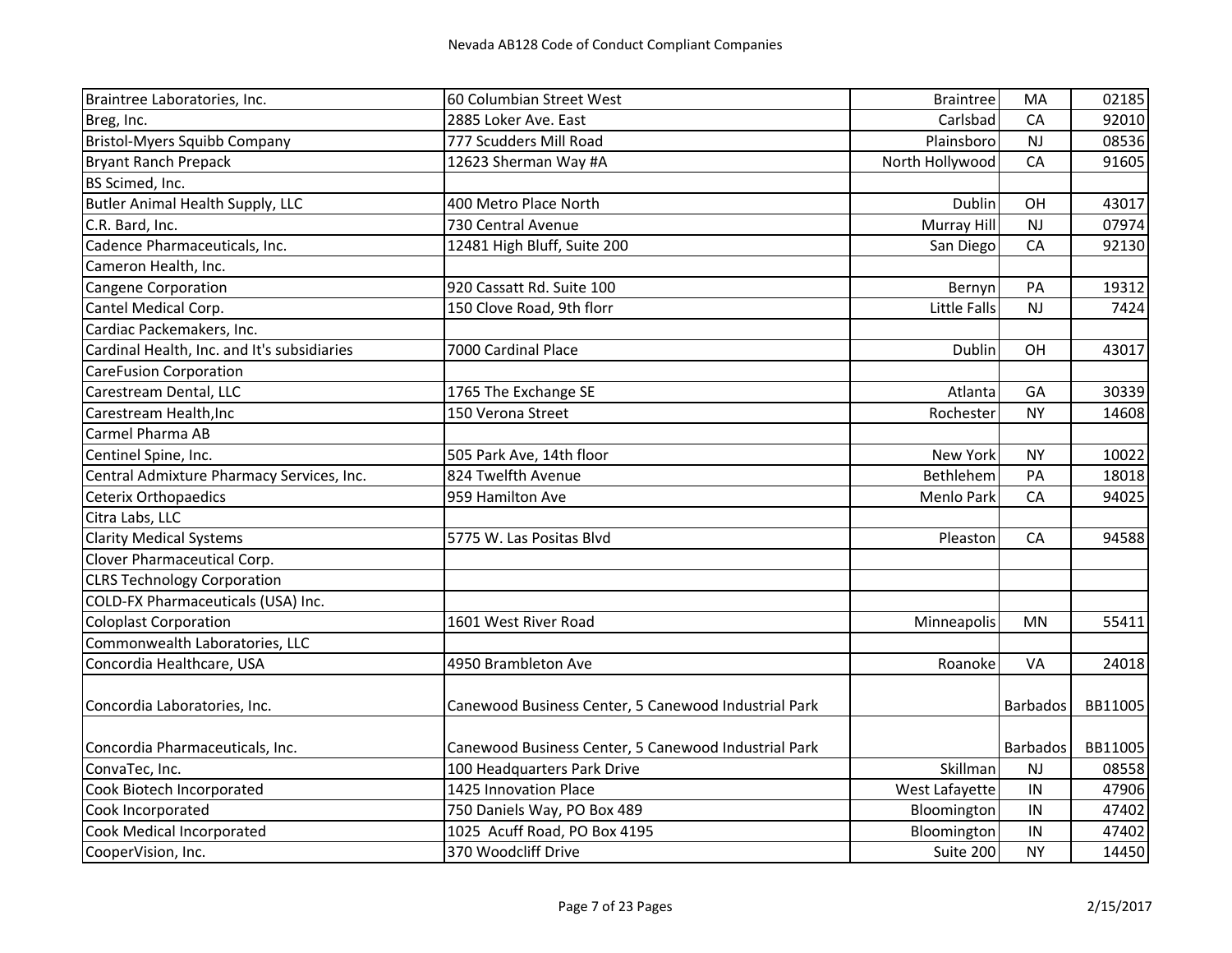| Corcept Therapeutic Incorporated                              | 149 Commonwealth Drive                     | Menlo Park                | CA        | 94025 |
|---------------------------------------------------------------|--------------------------------------------|---------------------------|-----------|-------|
| <b>Cordis Corporation</b>                                     |                                            |                           |           |       |
| Coria Laboratories, Ltd.                                      |                                            |                           |           |       |
| Covella Pharmaceuticals, Inc.                                 |                                            |                           |           |       |
| Covenant Pharma, Inc.                                         |                                            |                           |           |       |
| CRISI Medical Systems. Inc.                                   |                                            |                           |           |       |
| Croma Pharmaceuticals, Inc.                                   |                                            |                           |           |       |
| Crosstex International, Inc.                                  |                                            |                           |           |       |
| CRT Technology, Inc.                                          |                                            |                           |           |       |
| CryoLife, Inc.                                                | 1655 Roberts Blvd.                         | Kennesaw                  | GA        | 30144 |
| <b>CSL Behring LLC</b>                                        | 1020 First Ave                             | King of Prussia           | PA        | 19406 |
| <b>Cyprus Medical Products LLC</b>                            |                                            |                           |           |       |
| Daiichi-Sankyo, Inc.                                          | Two Hilton Court                           | Parsippany                | <b>NJ</b> | 07054 |
| Darby Dental Supply Inc.                                      | 300 Jericho Quadrangle                     | Jericho                   | <b>NY</b> | 11753 |
| Darby Dental Supply Inc.                                      | 4460 E. Holmes Road                        | Memphis                   | <b>TN</b> | 38118 |
| Darby Dental Supply Inc.                                      | 4745 Longley Lane                          | Reno                      | <b>NV</b> | 89502 |
| Darby Dental Supply Inc.                                      | NE Industrial Park Van Buren Blvd. Bldg-27 | <b>Guilderland Center</b> | NY.       | 12005 |
| Davol, Inc.                                                   |                                            |                           |           |       |
| dba Biomet Bone Healing Technologies                          |                                            |                           |           |       |
| dba Biomet Bracing                                            |                                            |                           |           |       |
| dba Biomet Citra Labs, LLC (Forced)                           |                                            |                           |           |       |
| dba Biomet Healing Technologies (Forced)                      |                                            |                           |           |       |
| dba Biomet Osteobiologics                                     |                                            |                           |           |       |
| dba Biomet Spine & Bone Healing Technologies, LLC<br>(Forced) |                                            |                           |           |       |
| dba Biomet Spine (Forced)                                     |                                            |                           |           |       |
| dba Biomet Sports Medicine Limited Liability                  |                                            |                           |           |       |
| Company (Forced)                                              |                                            |                           |           |       |
| dba Biomet Trauma, Biomet Spine (Forced)                      |                                            |                           |           |       |
| dba EBI, LLC (IN) (Forced)                                    |                                            |                           |           |       |
| dba EBI, LLC of Indiana (Forced)                              |                                            |                           |           |       |
| dba Zimmer Biomet                                             |                                            |                           |           |       |
| dba Zimmer Biomet Bone Healing Technologies                   |                                            |                           |           |       |
| dba Zimmer Biomet ETEX                                        |                                            |                           |           |       |
| dba Zimmer Biomet ETEX                                        |                                            |                           |           |       |
| dba Zimmer Biomet Irvine                                      |                                            |                           |           |       |
| dba Zimmer ETEX                                               |                                            |                           |           |       |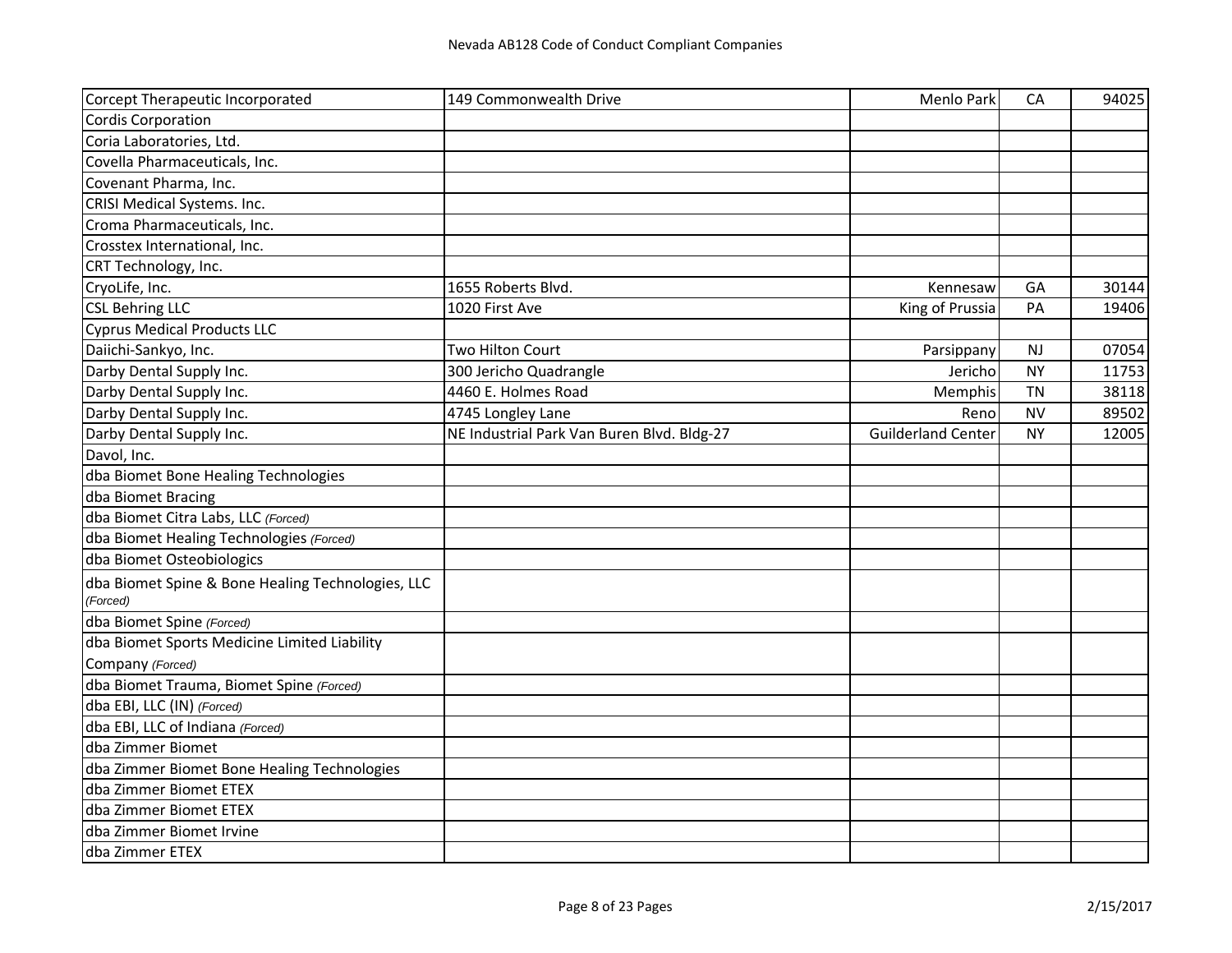| dba Zimmer ETEX                                     |                                |                      |           |        |
|-----------------------------------------------------|--------------------------------|----------------------|-----------|--------|
| Dendreon Pharmaceuticals, Inc.                      |                                |                      |           |        |
| Dental Imaging Technologies, LLC                    | 1717 West Collins Avenue       | Orange               | CA        | 92867  |
| Depomed Pharmaceutical, Inc.                        | 1360 O'Brien Ave               | Menlo Park           | CA        | 94025  |
| DePuy Synthes, Inc.                                 | 700 Orthopaedic Drive          | Warsaw               | IN        | 46582  |
| Dfine, Inc                                          | 3047 Orchard Parkway           | San Jose             | CA        | 95134  |
| Diagnostica Stago, Inc.                             | 5 Century Dr.                  | Parsippany           | <b>NJ</b> | 07054  |
| DiaMed Benelux, N.V. Belgium                        |                                |                      |           |        |
| DiaMed Diagnostika Deutschland G.m.b.H. Germany     |                                |                      |           |        |
| DiaMed Eurogen N.V. Belgium                         |                                |                      |           |        |
| DiaMed Fennica Oy Finland                           |                                |                      |           |        |
| DiaMed France SA France                             |                                |                      |           |        |
| DiaMed Latino America S.A. Brazil                   |                                |                      |           |        |
| DiaMed Osterreich G.m.b.H. Austria                  |                                |                      |           |        |
| Diplomat Pharmacy, Inc.                             | 4100 S. Saginaw Street         | Flint                | MI        | 48532  |
| <b>Diplomat Specialty Pharmacy Great Lakes</b>      |                                |                      |           |        |
| Distribution Center, dba Diplomat Specialty         |                                |                      |           |        |
| Pharmacy                                            | 4100 S. Saginaw Street         | Flint                | MI        | 48507  |
| Diplomat Specialty Pharmacy of Boothwyn, LLC, dba   |                                |                      |           |        |
| <b>Diplomat Specialty Pharmacy</b>                  | 7 Creek Parkway                | Boothwyn             | PA        | 19061  |
| Diplomat Specialty Pharmacy of Chicago, dba         |                                |                      |           |        |
| <b>Diplomat Specialty Pharmacy</b>                  | 1370 Busch Parkway             | <b>Buffalo Grove</b> | IL        | 60089  |
| Diplomat Specialty Pharmacy of Flint, dba Diplomat  |                                |                      |           |        |
| <b>Specialty Pharmacy</b>                           | G-3320 Beecher Road            | Flint                | MI        | 48507  |
| Diplomat Specialty Pharmacy of Fort Lauderdale, dba |                                |                      |           |        |
| <b>Diplomat Specialty Pharmacy</b>                  | 500 SE 15th St., Suite 102     | Ft. Lauderdale       | FL.       | 33316  |
| Diplomat Specialty Pharmacy of Philadelphia, LLC,   |                                |                      |           |        |
| dba Diplomat Specialty Pharmacy                     | 7 Creek Parkway                | Boothwyn             | PA        | 19061  |
| Diplomat Specialty Pharmacy of Southern California, |                                |                      |           |        |
| dba Diplomat Specialty Pharmacy                     | 1809 Excise Ave, Suite 205-208 | Ontario              | CA        | 91761  |
| Dornoch Medical Systems, Inc.                       |                                |                      |           |        |
| Dow Pharmaceutical Sciences, Inc.                   |                                |                      |           |        |
| Dr. LeWinn's Private Formula International, Inc.    |                                |                      |           |        |
| Dr. Reddy's Laboratories and subsidaries            | 200 Somerset Corp. Blvd.       | Bridgewater          | <b>NJ</b> | 08807  |
| Duchesnay USA, Inc.                                 | 919 Conestoga Road, Suite 203  | Rosemont             | PA        | 1901`0 |
| Durata Therapeutics US Ltd.                         |                                |                      |           |        |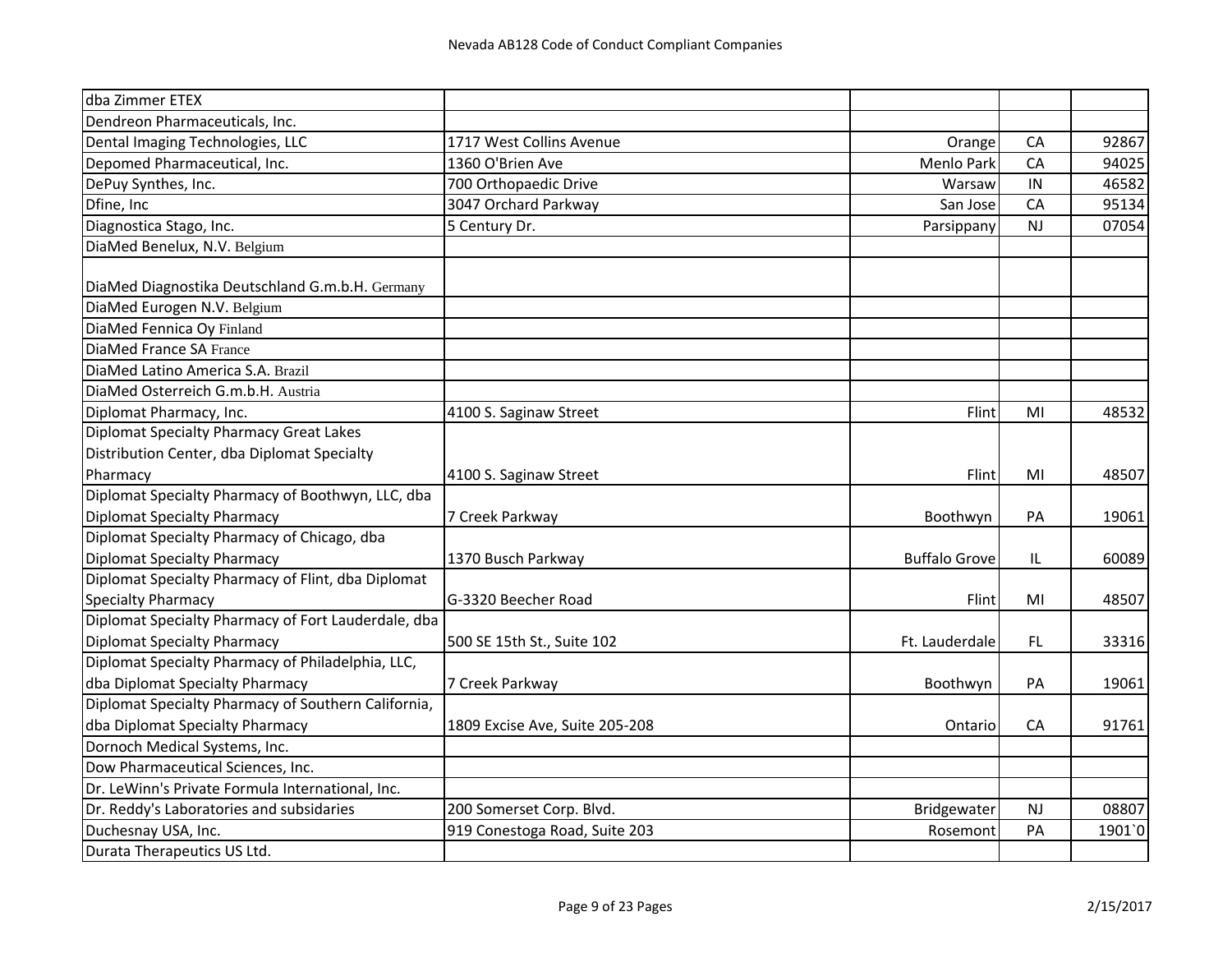| DUSA Pharmaceuticals, Inc.                            | 601 College Road East, Suite 2100 |                       |           |       |
|-------------------------------------------------------|-----------------------------------|-----------------------|-----------|-------|
| DXE Medical, Inc.                                     | 5000 Tuttle Crossing Blvd         | Dublin                | <b>OH</b> | 43016 |
| <b>Dymax Corporation</b>                              |                                   |                       |           |       |
| Eagle Pharmaceuticals, Inc.                           | 50 Tice Blvd.                     | Woodcliff Lake        | NJ        | 07677 |
| <b>EBI Holdings, LLC</b>                              |                                   |                       |           |       |
| <b>EBI Medical Systems, LLC</b>                       |                                   |                       |           |       |
| EBI, LLC                                              |                                   |                       |           |       |
| ECR Pharmaceuticals Co., Inc.                         |                                   |                       |           |       |
| Edwards LifeSciences, LLC                             | One Edwards Way                   | Irvine                | CA        | 92614 |
| Eisai, Inc.                                           | 100 Tice Blvd.                    | <b>Woodcliff Lake</b> | <b>NJ</b> | 07677 |
| Electro-Biology, LLC                                  |                                   |                       |           |       |
| Eli Lilly and Company                                 | Lilly Corporate Center            | Indianapolis          | IN        | 46285 |
| <b>EMD Serono Research and Development Institute,</b> |                                   |                       |           |       |
| Inc.                                                  |                                   |                       |           |       |
| EMD Serono, Inc.                                      | One Technology Place              | Rockland              | MA        | 02370 |
| Emergency Medical Products, Inc.                      | 5000 Tuttle Crossing Blvd         | Dublin                | OH        | 43016 |
| Emergent Biosolutions, Inc.                           | 2273 Research Blvd. Suite 400     | Rockville             | <b>MD</b> | 20850 |
| Emma Z LP                                             |                                   |                       |           |       |
| Endo Pharmaceuticals, Inc.                            | 1400 Atwater Drive                | Malvern               | PA        | 19355 |
| Endocare, Inc.                                        | 9815 Spectrum Drive, Bldg. 3      | Austin                | <b>TX</b> | 78726 |
| EndoChoice, Inc.                                      | 11810 Wills Road                  | Alpharetta            | GA        | 30009 |
| EndoLogix, Inc.                                       | 2 Musick                          | Irvine                | CA        | 92618 |
| Entellus Medical, Inc.                                | 3600 Holly Lane North, Suite 40   | Plymouth              | MN        | 55447 |
| <b>Envoy Health Management</b>                        | 325 W Atherton Rd.                | Flint                 | MI        | 48507 |
| EP Technologies, Inc.                                 |                                   |                       |           |       |
| Erin SLP                                              |                                   |                       |           |       |
| <b>ETEX Corporation</b>                               |                                   |                       |           |       |
| ETEX Holdings, Inc.                                   |                                   |                       |           |       |
| Exelixis, Inc.                                        | 210 East Grand Avenue             | South San Francisco   | CA        | 94080 |
| Eyeonics, Inc.                                        |                                   |                       |           |       |
| Eyetech, Inc.                                         |                                   |                       |           |       |
| Faraday Laboratories, Inc.                            |                                   |                       |           |       |
| Faraday Urban Renewal Corporation                     |                                   |                       |           |       |
| Ferring Pharmaceuticals, Inc                          | 4 Gatehall Drive, Third Floor     | Parsippany            | NJ        | 07054 |
| FFF Enterprises, Inc.                                 | 41093 County Center Dr.           | Temecula              | CA        | 92591 |
| Fisher & Paykel Healthcare, Inc.                      | 15365 Barranca Parkway            | Irvine                | CA        | 92618 |
| <b>Flexible Stent Solutions</b>                       |                                   |                       |           |       |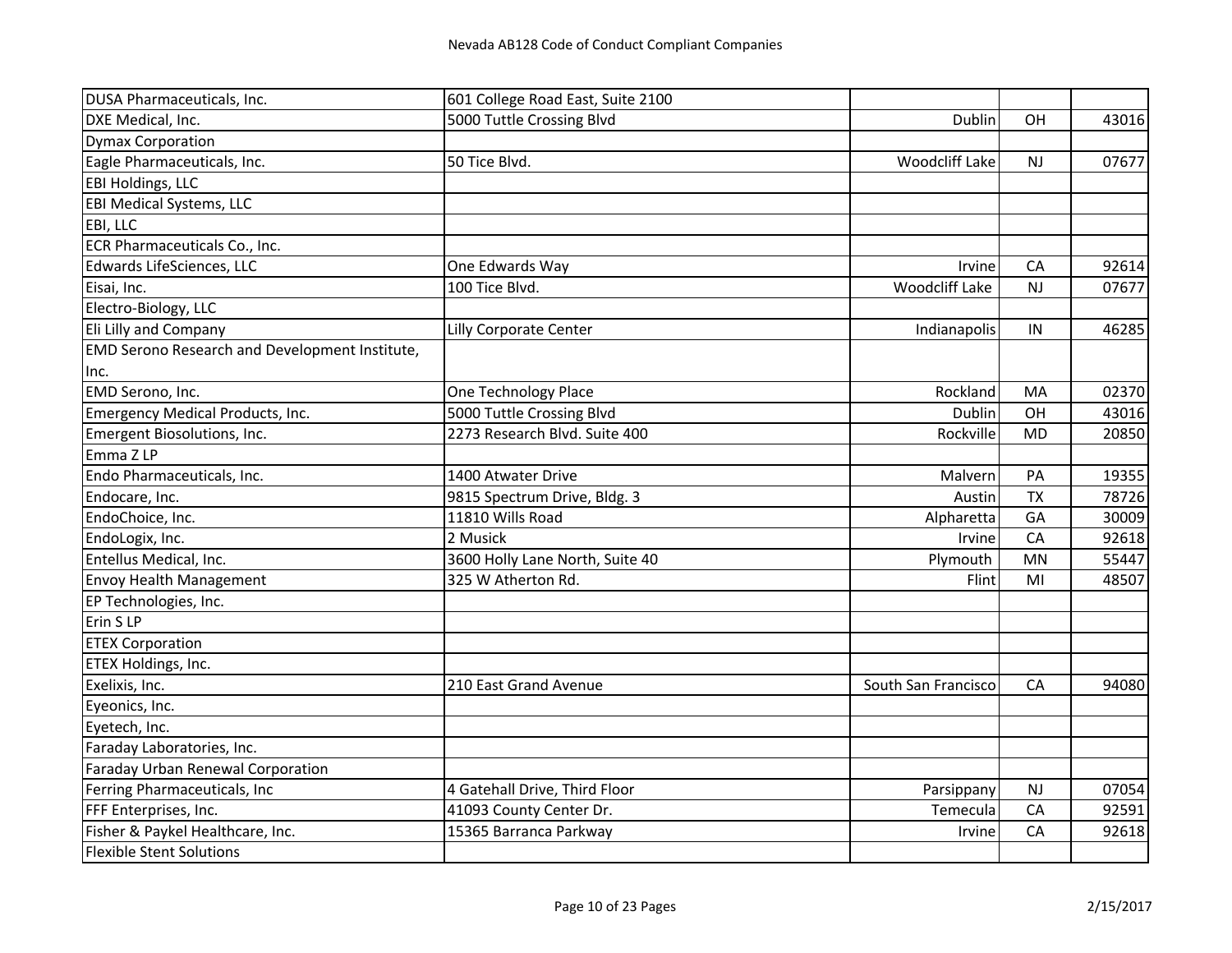| Flow Laboratories, Inc.                                |                                 |                      |           |       |
|--------------------------------------------------------|---------------------------------|----------------------|-----------|-------|
| Flowcardia, Inc.                                       |                                 |                      |           |       |
| Focus Diagnostics, Inc. (2017 will not market or sell) | 11331 Valley View St.           | Cypress              | CA        | 90630 |
| Forest Laboratories, LLC                               |                                 |                      |           |       |
| Forest Pharmaceuticals, Inc.                           | 13600 Shoreline Dr.             | St. Louis            | <b>MO</b> | 63045 |
| Fresenius Medical Care North America                   | 920 Winter Street               | Waltham              | MA        | 02451 |
| Galderma Laboratories, L.P.                            | 14501 North Freeway             | Fort Worth           | <b>TX</b> | 76166 |
| <b>GE Healthcare</b>                                   | 9900 W. Innovation Drive        | Wauwatosa            | WI        | 53226 |
| Genentech, Inc.                                        | 1 DNA Way                       | S. San Francisco     | CA        | 94080 |
| Genentech, USA, Inc.                                   |                                 |                      |           |       |
| GeneOhm Sciences Canada, Inc.                          |                                 |                      |           |       |
| General Injectables and Vaccines, Inc.                 |                                 |                      |           |       |
| Genzyme Corporation                                    | 500 Kendall Street              | Cambridge            | MA        | 02142 |
| Gilead Sciences, Inc.                                  | 333 Lakeside Drive              | Foster City CA       | CA        | 94404 |
| <b>Glaukos Corporation</b>                             | 26051 Merit Circle, Suite 103   | Laguna Hills         | CA        | 92653 |
| GlaxoSmithKline                                        | 184 Liberty Road                | Warrendale           | NJ        | 07059 |
| Global Care Quest, Inc                                 |                                 |                      |           |       |
| Glycyx Pharmaceuticals, Inc.                           |                                 |                      |           |       |
| GnuBIO Inc. Delaware, USA                              |                                 |                      |           |       |
| Greer Laboratories, Inc.                               | 639 Nuway Circle NE, PO Box 800 | Lenoir               | <b>NC</b> | 28645 |
| Grifols Diagnostic Solutions, Inc.                     |                                 |                      |           |       |
| Grifols Shared Services North America, Inc.            | 2410 Lillyvale Ave              | Los Angeles          | CA        | 90032 |
| H.D. Smith, LLC                                        | 1370 Victoria Stree             | Carson               | CA        | 90746 |
| Hager Worldwide, Inc.                                  | 441 19th St. SE                 | Hickory              | <b>NC</b> | 28602 |
| Halozyme Therapeutics, Inc.                            | 11388 Sorrento Valley Road      | San Diego            | CA        | 92121 |
| Halozyme, Inc.                                         |                                 |                      |           |       |
| Handy Lab, Inc.                                        |                                 |                      |           |       |
| Hansen Medical, Inc.                                   | 800 E. Middlefield Rd.          | <b>Mountain View</b> | CA        | 94043 |
| <b>Harvest Technologies Corporation</b>                |                                 |                      |           |       |
| Hawkeye Spectrum Corp.                                 |                                 |                      |           |       |
| Henry Schein, Inc.                                     | 135 Duryea Rd.                  | Melville             | <b>NY</b> | 11747 |
| Heraeus Kulzer, LLC                                    | 300 Heraeus Way                 | South Bend           | IN        | 46614 |
| HF Acquisition Co, LLC                                 | 22316 70th Ave. W. unit A       | Mountlake Terrace    | WA        | 98043 |
| Hill-Rom Company, Inc.                                 |                                 |                      |           |       |
| Hill-Rom DTC, Inc.                                     |                                 |                      |           |       |
| Hill-Rom Finance Limited Partner, Inc.                 |                                 |                      |           |       |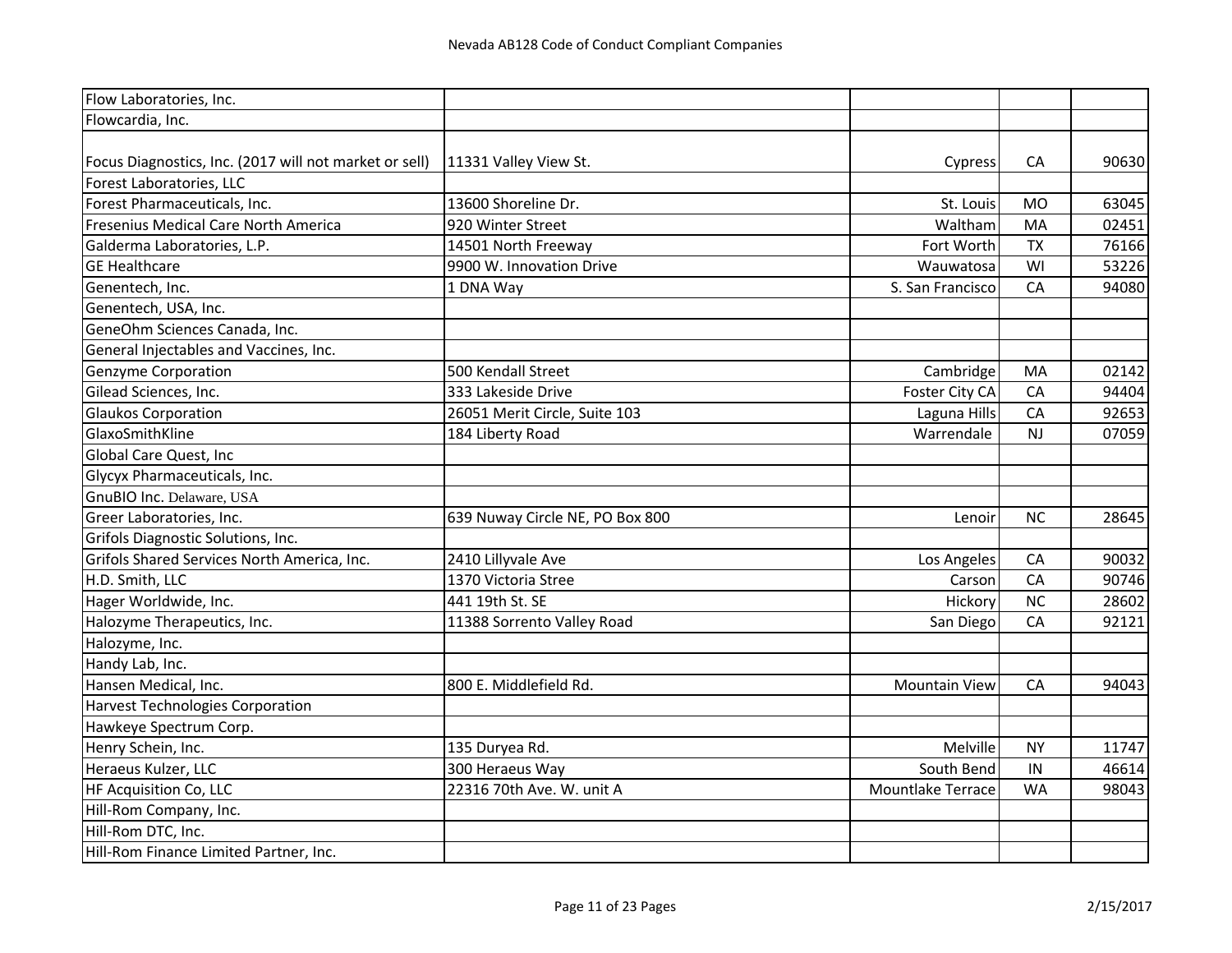| Hill-Rom International, Inc.                      |                                                      |                   |             |       |
|---------------------------------------------------|------------------------------------------------------|-------------------|-------------|-------|
| Hill-Rom Logistics, Inc.                          |                                                      |                   |             |       |
| Hill-Rom Manufacturing, Inc.                      |                                                      |                   |             |       |
| Hill-Rom Receivables, LLC                         |                                                      |                   |             |       |
| Hill-Rom Services, Inc.                           |                                                      |                   |             |       |
| Hill-Rom, Inc.                                    | 1069 East State Road 46                              | <b>Batesville</b> | IN          | 47006 |
| Hi-Tech Pharmacal                                 |                                                      |                   |             |       |
| Horizon Pharma Rheumatology LLC                   |                                                      |                   |             |       |
| Horizon Pharma, plc                               | 520 Lake Cook Road, Suite 520                        | Deerfield         | IL          | 60015 |
| Horizon Pharma, USA, Inc.                         |                                                      |                   |             |       |
| Horizon Therapeutics, Inc.                        |                                                      |                   |             |       |
| HZNP USA, Inc.                                    |                                                      |                   |             |       |
| ICN Biomedicals California, Inc.                  |                                                      |                   |             |       |
| ICN Foundation, Inc.                              |                                                      |                   |             |       |
| ICN Realty (CA), Inc.                             |                                                      |                   |             |       |
| Ikaria, Inc.                                      | Perryville III Corp. Park 53 Frontage Rd., 3rd floor | Hampton           | <b>NJ</b>   | 08827 |
| Illumina, Inc.                                    | 5200 Illumia Way                                     | San Diego         | CA          | 92122 |
| <b>Image Acquisition Corp</b>                     |                                                      |                   |             |       |
| ImClone Systems, Inc.                             |                                                      |                   |             |       |
| Impax Laboratories, Inc.                          | 30831 Genstar Road                                   | Hayward           | CA          | 94544 |
| <b>Impax Pharmaceuticals</b>                      |                                                      |                   |             |       |
| Implant Direct International, LLC                 | 1717 West Collins Avenue                             | Orange            | CA          | 92867 |
| Implant Innovations Holdings, LLC                 |                                                      |                   |             |       |
| Implantes Y Sistemas Medicos, Inc.                | PMB 171 PO Box 11850                                 | San Juan          | Puerto Rico | 00922 |
| <b>Incyte Corporation</b>                         | Experimental Station, Rt. 141 & Henry Clay Road      | Wilmington        | DE          | 19880 |
| Indivior, Inc.                                    | 10710 Midlothian Turnpike, Suite 430                 | Richmond          | VA          | 23235 |
| InKline Pharmaceutical Company, Inc.              |                                                      |                   |             |       |
| InSource, Inc.                                    |                                                      |                   |             |       |
| Inspire Pharmaceuticals, Inc.                     |                                                      |                   |             |       |
| <b>Insulet Corporation</b>                        | 600 Technology Park Drive                            | <b>Billeria</b>   | MA          | 01821 |
| Insys Therapeutics, Inc.                          | 1333 S Spectrum Blvd, Suite 100                      | Chandler          | AZ          | 85286 |
| Integra Burlington MA, Inc.                       |                                                      |                   |             |       |
| Integra LifeSciences Corporation & companies that |                                                      |                   |             |       |
| sell Integra products in NV                       |                                                      |                   |             |       |
| Integra LifeSciences Corrporation, & DBAs Integra |                                                      |                   |             |       |
| Pain Management and Integra NeuroScienes          | 311 Enterprise Drive                                 | Plainsboro        | NJ.         | 08536 |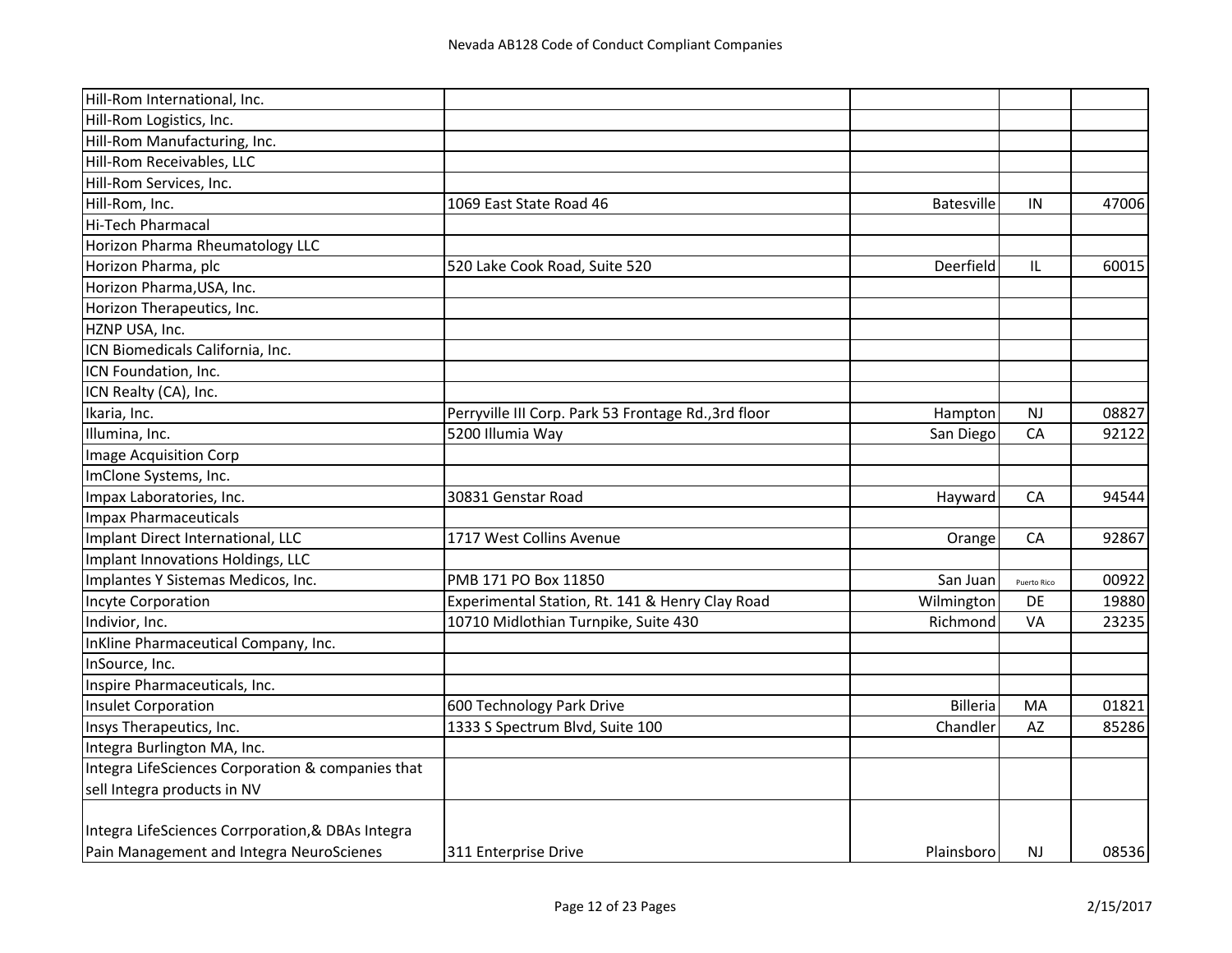| Integra LifeSciences Holdings Corporation                                          |                                        |                      |           |       |
|------------------------------------------------------------------------------------|----------------------------------------|----------------------|-----------|-------|
| Integra LifeSciences Sales, LLC                                                    |                                        |                      |           |       |
| Integra Sales, Inc.                                                                |                                        |                      |           |       |
| Integrated Commercialization Solutions, Inc.                                       | 1195 Trademark Dr, Suite 102           | Reno                 | <b>NV</b> | 89521 |
| Integrated Commercialization Solutions, Inc.                                       | 345 International Boulvard, Suite 400A | <b>Brooks</b>        | KY        | 40109 |
| Integrated Commercialization Solutions, Inc.                                       | 420 International Boulvard, Suite 500  | <b>Brooks</b>        | KY        | 40109 |
| Integrated Commercialization Solutions, Inc.                                       | 5360 Capital Court, Suite 102          | Reno                 | <b>NV</b> | 89502 |
| International Medication Systems, Ltd.                                             |                                        |                      |           |       |
| Interpore Cross International, LLC                                                 |                                        |                      |           |       |
| <b>Intersect ENT</b>                                                               | 1555 Adams Drive                       | Menlo Park           | CA        | 94025 |
| Intervet Inc./dba/Merck Animal Health                                              | 2 Giralda Farms                        | Madison              | NJ        | 07940 |
| InVentiv Health Selling Solutions                                                  | 500 Atrium Drive, 2nd floor            | Somerset             | NJ        | 08873 |
| logyn, Inc.                                                                        |                                        |                      |           |       |
| Ipsen Biopharmaceuticals, Inc.                                                     | 106 Allen Road                         | <b>Basking Ridge</b> | <b>NJ</b> | 07920 |
| Iroko Pharmaceuticals, LLC                                                         | One Kew Place, 150 Rouse Blvd          | Philadelphia         | PA        | 19112 |
| Ironwood Phamaceuticals, Inc.                                                      | 301 Binney Street, 2nd floor           | Cambridge            | MA        | 02142 |
| IsoTis Inc.                                                                        |                                        |                      |           |       |
| IsoTis OrthoBiologics, Inc.                                                        |                                        |                      |           |       |
| <b>ISTA Pharmaceuticals, LLC</b>                                                   |                                        |                      |           |       |
| J. Jamner Surgical Instruments, Inc.                                               |                                        |                      |           |       |
| J.T. Posey Company                                                                 | 2433-2443 Delta Lane                   | Elk Grove Village    | IL        | 60007 |
| J.T. Posey Company                                                                 | 5635 Peck Road                         | Arcadia              | CA        | 91006 |
| Janssen Biotech, Inc                                                               | 800 Ridgeview Rd.                      | Horsham              | PA        | 19044 |
| Janssen Diagnostics, LLC                                                           | 700 US Route 202                       | Raritan              | NJ        | 08869 |
| Janssen Pharmaceuticals, Inc.                                                      | 1125 Trenton-Harbourton Road           | Titusville           | <b>NJ</b> | 08560 |
|                                                                                    |                                        |                      |           |       |
| Janssen Therapeutics, Division of Janssen Products LP 1125 Trenton-Harbourton Road |                                        | Titusville           | <b>NJ</b> | 08560 |
| Jazz Pharmaceuticals, Inc.                                                         | 3180 Porter Drive                      | Palo Alto            | CA        | 94304 |
|                                                                                    |                                        |                      |           |       |
| Johnson & Johnson Consumer Products Company                                        |                                        |                      |           |       |
| Johnson & Johnson Consumer, Inc.                                                   | 199 Grandview Road                     | Skillman             | NJ        | 08855 |
| Johnson & Johnson Vision Care, Inc.                                                | 7500 Centurion Parkway, Suite 100      | Jacksonville         | FL.       | 32256 |
| <b>Kadmon Pharmaceuticals</b>                                                      | 119 Commonwealth Drive                 | Warrendale           | PA        | 15086 |
| Kaleo, Inc                                                                         | 111 Virginia Street, Ste 300           | Richmond             | VA        | 23219 |
| Kapa Biosystems, Inc.                                                              |                                        | Wilmington           | MA        |       |
| Karl Storz                                                                         | 2151 E. Grand Ave                      | El Segundo           | CA        | 90245 |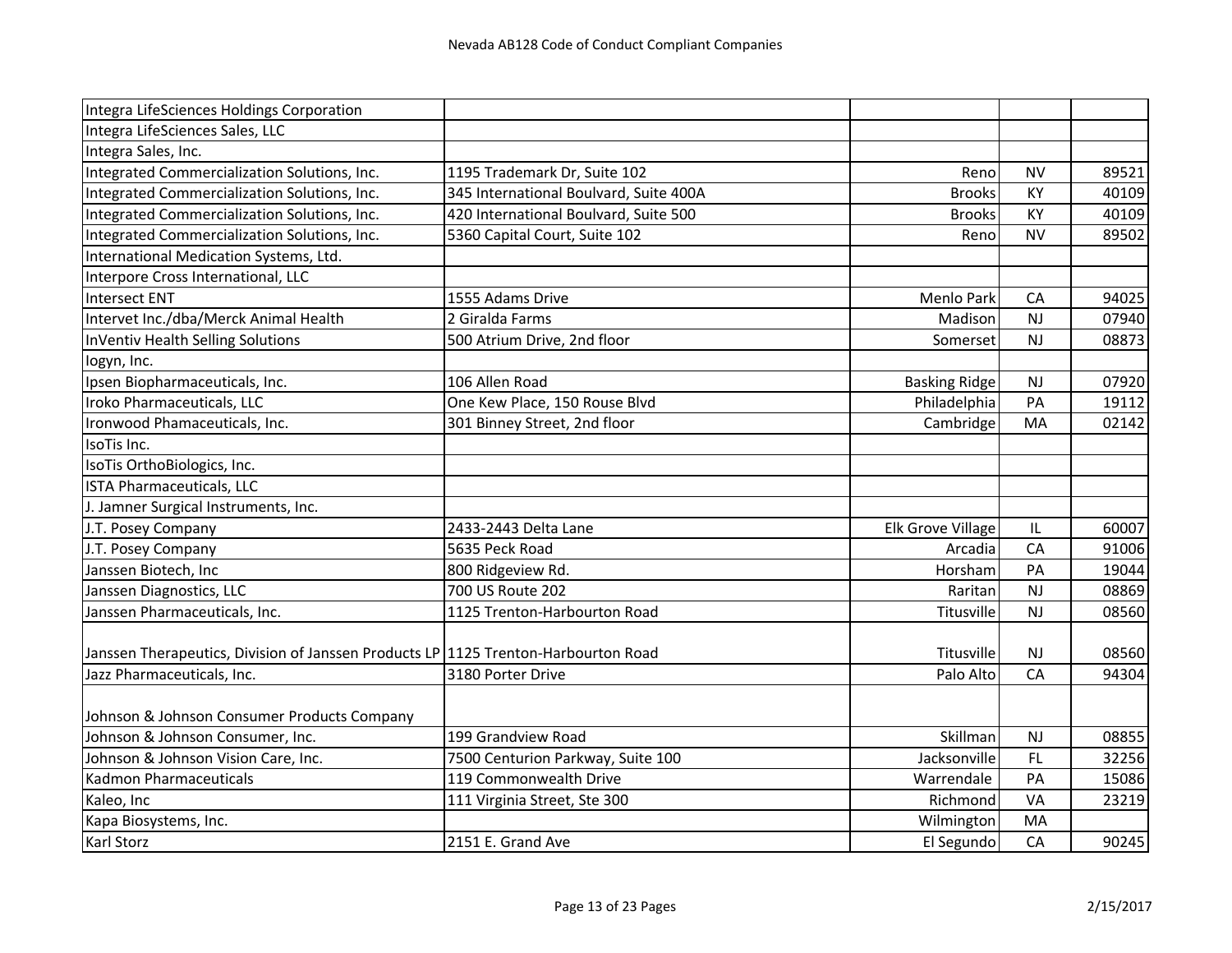| Karl Storz Endoscopia Latino America Incorporated |                                              |                      |       |
|---------------------------------------------------|----------------------------------------------|----------------------|-------|
| Karl Storz Endoscopy-America, Inc.                |                                              |                      |       |
| Karl Storz Endovision, Inc.                       |                                              |                      |       |
| Karl Storz Imaging, Inc.                          |                                              |                      |       |
| Karl Storz Lithotripsy-America, Inc.              |                                              |                      |       |
| Katie Z LP                                        |                                              |                      |       |
| KaVo Dental Technologies, LLC                     | 1717 West Collins Avenue                     | CA<br>Orange         | 92867 |
| KCL USA, Inc.                                     | 1360 Greg Street, Suite 238                  | Sparks<br><b>NV</b>  | 89118 |
| KCL USA, Inc. (provider license)                  | 3175 W Ali Baba Ln, Suite 806<br>Las Vegas   | <b>NV</b>            | 89118 |
| KCL USA, Inc. (wholesaler license)                | 3175 W Ali Baba Ln, Suite 806<br>Las Vegas   | <b>NV</b>            | 89118 |
| Kedrion Biopharma Inc.                            | 400 Kelby St 11th floor                      | Ft. Lee<br><b>NJ</b> | 07024 |
| <b>Kerr Corporation</b>                           | 1717 West Collins Avenue                     | CA<br>Orange         | 92867 |
| Keryx Biopharmaceuticals, Inc.                    | 750 Lexington Ave, 20th floor<br>New York    | <b>NY</b>            | 10022 |
| KGA Fulfillment Services, Inc.                    |                                              |                      |       |
| Kika LP                                           |                                              |                      |       |
| Kowa Pharmaceuticals America, Inc.                | 530 Industrical Park Blvd.<br>Montgomery     | AL                   | 36117 |
| Lantheus Medical Imaging, Inc.                    | 331 Treble Cove Road<br>N. Billerica         | MA                   | 01862 |
| Leica Micorsystems, Inc.                          | 1700 Leider Lane<br><b>Buffalo Grove</b>     | IL                   | 60089 |
| Leo Pharma, Inc.                                  | 1 Sylvan Way<br>Parsippany                   | <b>NJ</b>            | 07054 |
| Liebel-Flarsheim LLC                              |                                              |                      |       |
| LifeCell Corporation                              | One Millennium Way<br><b>Branchburg</b>      | NJ                   | 08876 |
| LifeNet Health                                    | 1864 Concert Drive<br>Virginia Beach         | VA                   | 23453 |
| LifeScan, Inc.                                    | 1000 Gilbraltar Drive<br>Milpitas            | CA                   | 95035 |
| Lilly USA, LLC                                    |                                              |                      |       |
| Lipsonix, Inc.                                    |                                              |                      |       |
| Luitpold Pharmaceuticals, Inc.                    | One Luitpold Drive                           | <b>NY</b><br>Shirley | 11967 |
| Lumara Health, Inc.                               | 1100 Winter Street, Suite 3000<br>Waltham    | MA                   | 2451  |
| Lundbeck LLC                                      | Four Parkway North<br>Deerfield              | $\mathbf{I}$         | 60015 |
| Lutonix, Inc.                                     |                                              |                      |       |
| Magellan Diagnostics, Inc.                        | North Billerica<br>101 Billerica Ave, Bldg 4 | <b>MA</b>            | 01862 |
| Mallinckrodt Brand Pharmaceuticals, Inc.          |                                              |                      |       |
| Mallinckrodt LLC                                  |                                              |                      |       |
| Mallinckrodt, Inc.                                | 675 McDonnell Blvd.<br>Hazelwood             | <b>MO</b>            | 63042 |
| Mar Cor Purification, Inc.                        |                                              |                      |       |
| Masimo Americas, Inc.                             |                                              |                      |       |
| <b>Masimo Corporation</b>                         | 52 Discovery                                 | Irvine<br>CA         | 92618 |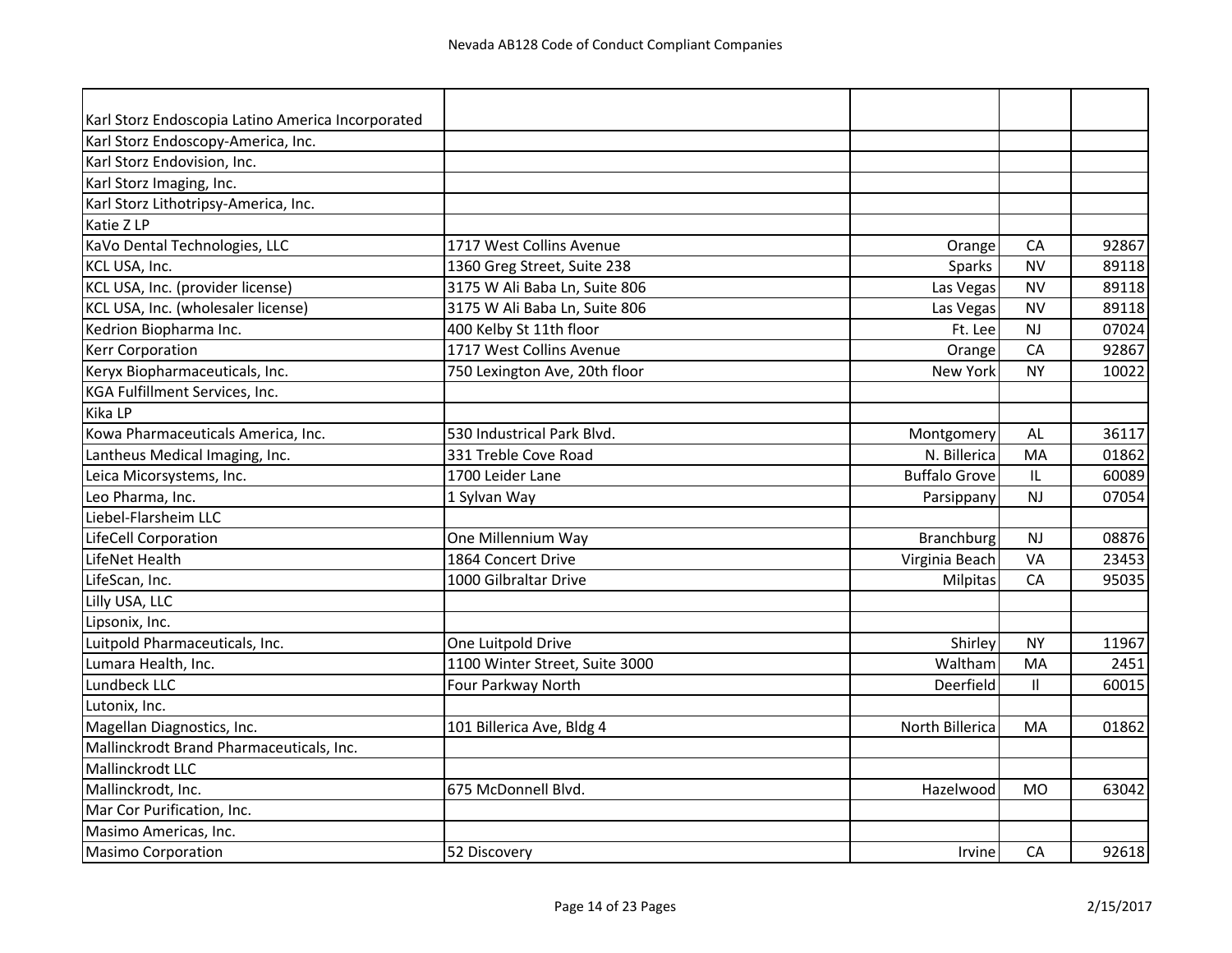| Masimo Semiconductor, Inc.                         |                             |                     |           |       |
|----------------------------------------------------|-----------------------------|---------------------|-----------|-------|
| Mayne Pharma "Mayne Pharma US"                     | 1240 Sugg Parkway           | Greenville          | <b>NC</b> | 27834 |
| MBI, Inc                                           | 1353 Arville St.            | Las Vegas           | <b>NV</b> | 89102 |
| <b>McKesson Corporation</b>                        |                             |                     |           |       |
| McKesson Corporation and applicable entities       | One Post Road               | San Francisco       | CA        | 94104 |
|                                                    |                             |                     |           |       |
| McKesson Medical-Surgical Minnesota Supply, Inc.   |                             |                     |           |       |
| McKesson Medical-Surgical, Inc.                    |                             |                     |           |       |
| McKesson Specialty Care Distribution Joint Venture |                             |                     |           |       |
| LP                                                 |                             |                     |           |       |
| McKesson Specialty Distribution LLC                |                             |                     |           |       |
| McNeil Consumer Healthcare, Division of McNeil-    |                             |                     |           |       |
| PPC, Inc.                                          |                             |                     |           |       |
| Meda Consumer Healthcare, Inc.                     |                             |                     |           |       |
| Meda Pharmaceuticals, Inc.                         | 265 Davidson Ave, 4th Floor | Somerset            | <b>NJ</b> | 08873 |
| Medac Pharma, Inc.                                 | 29 N. Wacker Dr.            | Chicago             | IL        | 60606 |
| Medafor, Inc.                                      |                             |                     |           |       |
| Medex Cardio-Pulmonary, Inc.                       | 330 Corporate Woods Parkway | <b>Vernon Hills</b> | IL        | 60061 |
| Medical Innovations, Inc.                          |                             |                     |           |       |
| Medicis Body Aesthetics, Inc.                      |                             |                     |           |       |
| Medicis Pharmaceutical Corporation                 |                             |                     |           |       |
| Medimetriks Pharmaceuticals, Inc.                  | 383 Route 46 West           | Fairfield           | <b>NJ</b> | 07004 |
| Medimmune, LLC                                     |                             |                     |           |       |
| Mediq / PRN Life Support Services, LLC             |                             |                     |           |       |
| Medisca, Inc.                                      | 2955 W. Mesa Vista Ave.     | Las Vegas           | <b>NV</b> | 89118 |
| Medivance, Inc.                                    |                             |                     |           |       |
| Medivation Field Solutions, Inc.                   |                             |                     |           |       |
| Medivation Prostate Therapeutics, Inc.             |                             |                     |           |       |
| Medivation Service, s Inc.                         |                             |                     |           |       |
| Medivation, Inc.                                   | 525 Market St., Floor 36    | San Francisco       | CA        | 95105 |
| Medline Industries, Inc.                           | One Medline Place           | Mundelein           | IL        | 60060 |
| Medline ReNewal and Professional Hospital Supply   |                             |                     |           |       |
| MedPro Rx, Inc.                                    | 140 Northway Ct.            | Raleigh             | <b>NC</b> | 27615 |
| Medtronic, PLC                                     | 710 Medtronic Pkway, LC370  | Minneapolis         | MN        | 55432 |
| Merck & Co., Inc.                                  | 2000 Galloping Hill Road    | Kenilworth          | NJ        | 07033 |
| Merrimack Pharmaceuticals, Inc.                    | One Kendall Square          | Cambridge           | MA        | 02139 |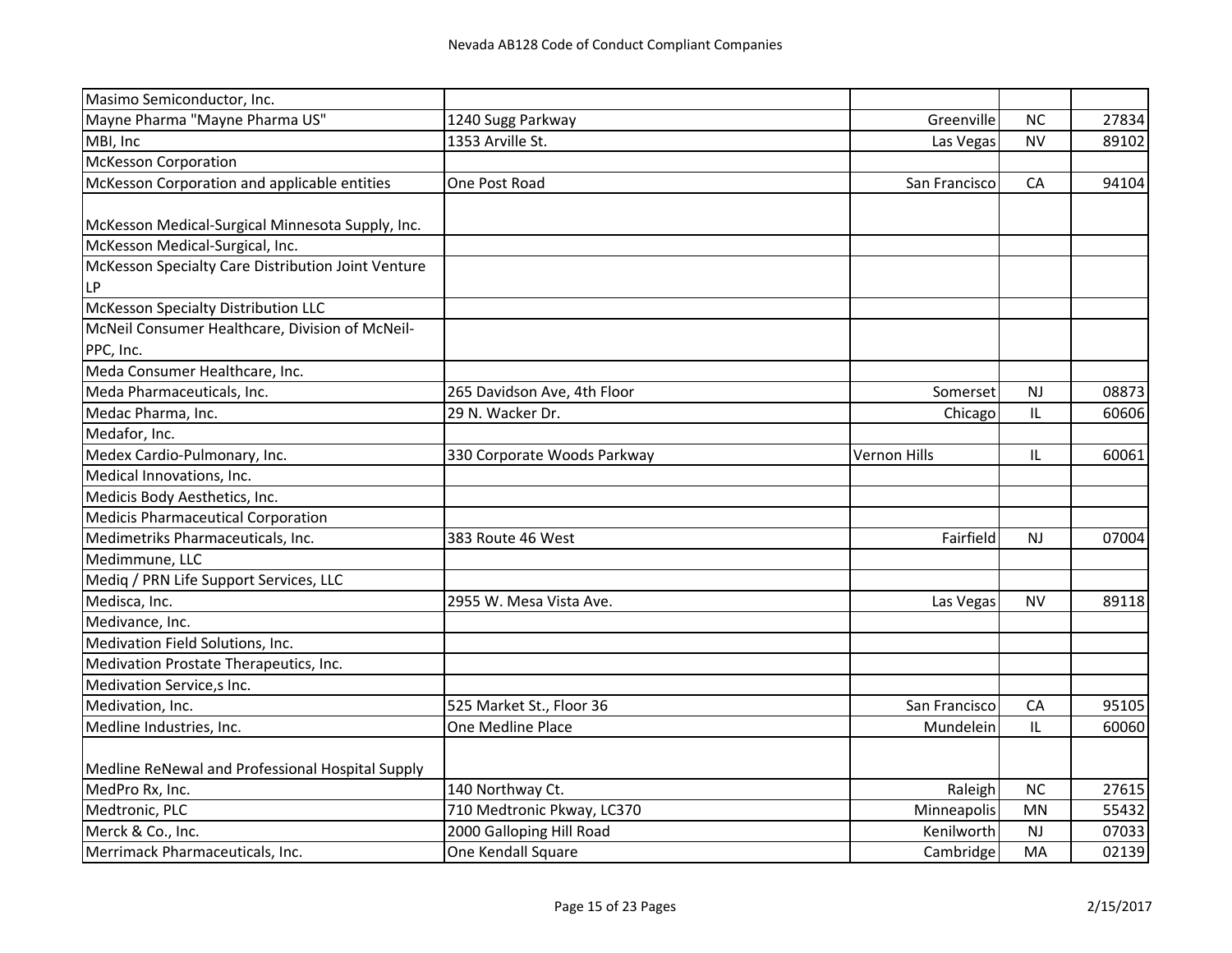| Mertz North America, Inc.              | 6501 Six Forks Road          | Raleigh        | <b>NC</b> | 27605 |
|----------------------------------------|------------------------------|----------------|-----------|-------|
| Mertz Pharmaceuticals, LLC             |                              |                |           |       |
| Mertz, Inc.                            |                              |                |           |       |
| Metrex Research, LLC                   | 1717 West Collins Avenue     | Orange         | CA        | 92867 |
| MicroPort Orthopedics, Inc.            | 5677 Airline Road            | Arlington      | <b>TN</b> | 38002 |
| MicroVention, Inc.                     | 1311 Valencia Ave            | Tustin         | CA        | 92790 |
| Millennium Pharmaceuticals, Inc.       | 40 Landsdowne Street         | Cambridge      | MA        | 02139 |
| Minnesota Scientific, Inc.             |                              |                |           |       |
| Miramar Labs, Inc.                     | 2790 Walsh Avenue            | Santa Clara    | CA        | 95051 |
| <b>Mission Pharmacal Company</b>       | 10999 IH 10 West, #1000      | San Antonio    | <b>TX</b> | 78230 |
| Mist Pharmaceuticals, LLC              | 11 Commerce Drive, 1st Floor | Cranford       | <b>NJ</b> | 07016 |
| MJ Bioworks, Inc. Delaware, USA        |                              |                |           |       |
| Monaghan Medical Corporation           | 5 Latour Ave, Suite 1600     | Plattsburgh    | <b>NY</b> | 12901 |
| Moore Medical LLC                      |                              |                |           |       |
| Mylan Institutional, Inc.              |                              |                |           |       |
| Mylan Institutional, LLC               |                              |                |           |       |
| Mylan N.V.                             |                              |                |           |       |
| Mylan Pharmaceuticals, Inc.            | 781 Chestnut Ridge Road      | Morgantown     | <b>WV</b> | 26505 |
| Mylan Specialty L.P.                   |                              |                |           |       |
| Myriad Genetic Laboratories, Inc.      | 320 Wakara Way               | Salt Lake City | UT        | 84108 |
| Neomedics, Inc.                        | 3451 Plano Parkway           | Lewisville     | <b>TX</b> | 75056 |
| Neomend, Inc.                          |                              |                |           |       |
| NeoTract, Inc.                         | 4473 Willow Road, Suite 100  | Pleasanton     | CA        | 94588 |
| Nestle' Health Care Nutrition, Inc.    | 12500 Whitewater Dr.         | Minnetonka     | MN        | 55419 |
| Neuronetics, Inc.                      | 3222 Phonenixville Pike      | Malvern        | PA        | 19355 |
| Neutrogena Corporation                 |                              |                |           |       |
| <b>Nevro Corporation</b>               | 1800 Bridge Parkway          | Redwood City   | CA        | 94065 |
| Novartis Pharmaceuticals Corporation   | 59 Route 10                  | East Hanover   | <b>NJ</b> | 07936 |
| Novo Nordisk, Inc.                     | 100 College Road West        | Princeton      | <b>NJ</b> | 08540 |
| Novocure, Inc.                         | 195 Commerce Way             | Portsmouth     | <b>NH</b> | 03801 |
| Nuvasive Specialized Orthopedics, Inc. |                              |                |           |       |
| NuVasive, Inc.                         | 7475 Lusk Boulevard          | San Diego      | CA        | 92121 |
| NxStage Medical, Inc.                  | 439 S. Union St. 5th floor   | Lawrence       | MA        | 01843 |
| Oak Pharmaceuticals, Inc.              |                              |                |           |       |
| Obagi Medical Products, Inc.           |                              |                |           |       |
| Oceana Therapeutics, Inc.              |                              |                |           |       |
| Oceanside Pharmaceuticals, Inc.        |                              |                |           |       |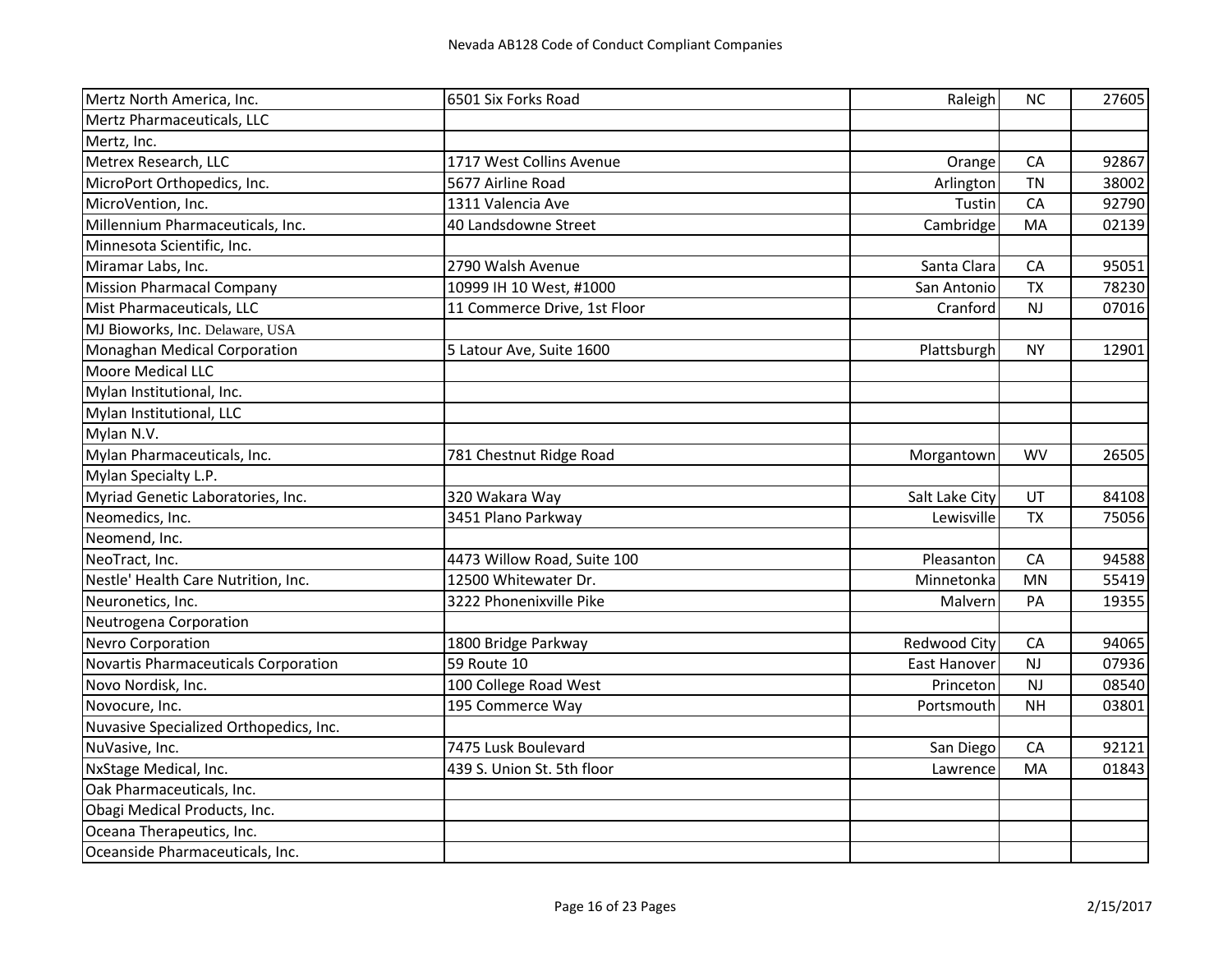| Olta Pharmaceuticals Corp.          |                                              |                      |           |       |
|-------------------------------------|----------------------------------------------|----------------------|-----------|-------|
| Olympus America, Inc.               | 3500 Corporate Parkway                       | <b>Center Valley</b> | PA        | 18034 |
| Olympus Corporation of Americas     | 3500 Corporate Parkway                       | <b>Center Valley</b> | PA        | 18034 |
| <b>Omeros Corporation</b>           | 201 Elliott Avenue West                      | Seattle              | <b>WA</b> | 98119 |
| Omni Motion, Inc.                   |                                              |                      |           |       |
| OMP, Inc.                           |                                              |                      |           |       |
| <b>Oncology Supply</b>              | 2801 Horace Shepard Drive                    | Dothan               | AL        | 36303 |
| OnPharma Inc.                       |                                              |                      |           |       |
| Onset Dermatologics, LLC            |                                              |                      |           |       |
| On-X Life Technologies              | 1300 East Anderson Lane, Bldg. B             | Austin               | <b>TX</b> | 78752 |
| Ony, Inc                            | 1576 Sweet Home Road                         | Amherst              | <b>NY</b> | 14228 |
| Oona Acquisitions, LLC              |                                              |                      |           |       |
| OPO, Inc.                           |                                              |                      |           |       |
| Optos Incorporated                  | 67 Forest Street                             | Malborough           | MA        | 01752 |
| OraMetrix Inc.                      | 2360 Campbell Creek Blvd, #400               | Richardson           | <b>TX</b> | 75082 |
| Orapharma TopCo Holdings, Inc.      |                                              |                      |           |       |
| OraPharma, Inc.                     |                                              |                      |           |       |
| OraSure Technologies, Inc.          | 220 E. First Street                          | Bethlehem            | PA        | 18015 |
| Orexo, US, Inc                      | 150 Headquarters Plaza, East Tower 5th Floor | Morristan            | <b>NJ</b> | 07960 |
| Ormco Corporation                   | 1717 West Collins Avenue                     | Orange               | CA        | 92867 |
| Orthofix Holdings, Inc.             | 3451 Plano Parkway                           | Lewisville           | <b>TX</b> | 75056 |
| Orthofix, Inc.                      | 3451 Plano Parkway                           | Lewisville           | <b>TX</b> | 75056 |
| Osteogenics, Inc.                   | 3451 Plano Parkway                           | Lewisville           | <b>TX</b> | 75056 |
| Otonomy, Inc.                       | 6275 Nancy Ridge Drive, Suite 100            | San Diego            | CA        | 92121 |
| Otsuka America Pharmaceutical, Inc. | 2440 Research Blvd.                          | Rockville            | <b>MD</b> | 20850 |
| Pall Corporation                    | 25 Harbor Park Drive                         | Port Washington      | <b>NY</b> | 16050 |
| Par Pharmaceutical                  | 130 Vintage Drive                            | Huntsville           | AL        | 35811 |
| Paradigm Spine, LLC                 | 505 Park Avenue, 14th floor                  | <b>New York</b>      | <b>NY</b> | 10022 |
| Paragon Holdings I, Inc.            |                                              |                      |           |       |
| Paragon Vision Sciences, Inc.       |                                              |                      |           |       |
| PARI Respiratory Equipment, Inc.    | 2412 Pari Way                                | Midlothian           | VA        | 23112 |
| Patriot Pharmaceuticals, LLC.       | 1125 Trenton-Harbourton Rd.                  | Titusville           | NJ        | 08560 |
| Patterson Companies. Inc.           | 1031 Mendota Heights Road                    | St. Paul             | MN        | 55120 |
| Patterson Dental Supply, Inc.       | 1030 Winding Creek Road, Suite 150           | Roseville            | CA        | 95678 |
| Patterson Dental Supply, Inc.       | 309 W 2880 South                             | Salt Lake City       | UT        | 84115 |
| Patterson Dental Supply, Inc.       | 6555 Tenaya Way, #100                        | Las Vegas            | <b>NV</b> | 89113 |
| Patterson Logistics Services, Inc.  | 101 Wales Ave.                               | Tonawanda            | <b>NY</b> | 14150 |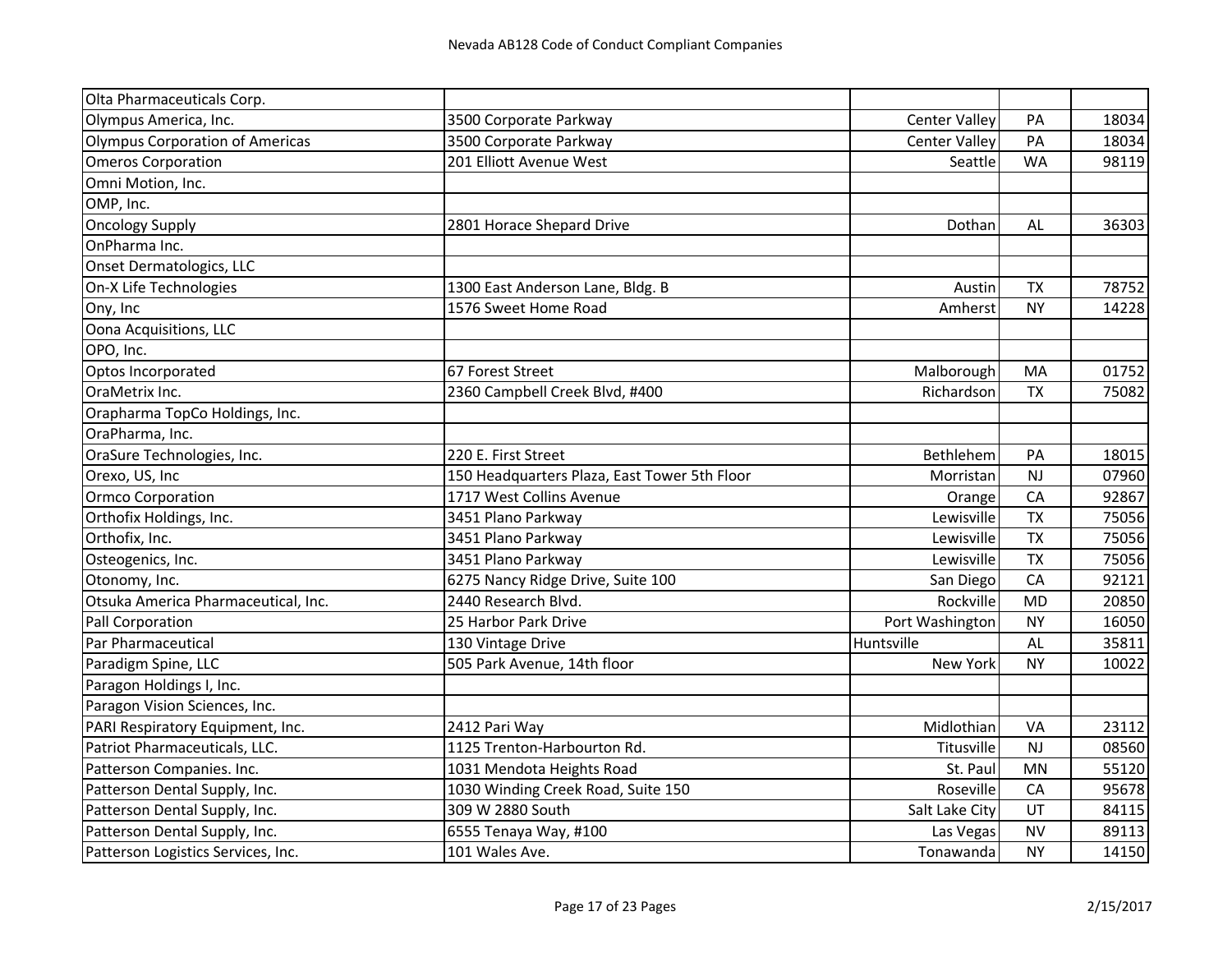| Patterson Logistics Services, Inc.                    | 1905 Lakewood Dr.                             | Boone              | IA        | 50036 |
|-------------------------------------------------------|-----------------------------------------------|--------------------|-----------|-------|
| Patterson Logistics Services, Inc.                    | 4303 Technology Drive                         | South Bend         | IN        | 46628 |
| Patterson Logistics Services, Inc.                    | 6419 S. 228th Street, Suite 101               | Kent               | <b>WA</b> | 98032 |
| Patterson Logistics Services, Inc.                    | 7055 Cleveland Road                           | South Bend         | IN        | 46628 |
| Patterson Logistics Services, Inc.                    | 800 Monte Vista Drive                         | Dinuba             | CA        | 93618 |
| Patterson Logistics Services, Inc.                    | 925 Carolina Pines Blvd, Suite B              | Blythewood         | SC        | 29016 |
| Patterson Medical Supply, Inc.                        | 500 Fillmore Ave.                             | Tonawanda          | <b>NY</b> | 14150 |
| Patterson Veterinary Supply, Inc.                     | 23048 N 15th Ave.                             | Phoenix            | AZ        | 85027 |
| Patterson Veterinary Supply, Inc.                     | 3604 Kimball Drive                            | <b>Kansas City</b> | <b>MO</b> | 64161 |
| Patterson Veterinary Supply, Inc.                     | 802 134th St. SW, Suite 100                   | Everett            | <b>WA</b> | 98204 |
| PD-Rx Pharmaceuticals, Inc.                           | 727 North Ann Arbor                           | Oklahoma City      | OK        | 73127 |
| Pedinol Pharmacal, Inc.                               |                                               |                    |           |       |
| Penumbra, Inc.                                        | 1351 Harbor Bay Parkway                       | Alameda            | CA        | 94502 |
| Pernex Ireland Limited                                |                                               |                    |           |       |
| Pernix Therapeutics Holdings, Inc.                    | 10 N. Park Place, Suite 201                   | Morritown          | <b>NJ</b> | 07960 |
| Pernix Therapeutics, LLC                              |                                               |                    |           |       |
| Pfizer Consumer Healthcare                            | 5 Geralda Farms                               | Madison            | <b>NJ</b> | 07940 |
| Pfizer, Inc.                                          | 235 East 42nd Street                          | <b>New York</b>    | <b>NY</b> | 10017 |
| Pharmacyclics, Inc.                                   | 995 East Arques Avenue                        | Sunnyvale          | CA        | 94085 |
| PharmIngen                                            |                                               |                    |           |       |
| Philips Healthcare, Division of Philips North America |                                               |                    |           |       |
| Corp.                                                 | 3000 Minuteman Road                           | Andover            | MA        | 01810 |
| Pinnacle Biologics, Inc.                              | 2801 Lakeside Dr.                             | Bannockburn        | IL        | 60015 |
| Precise Dental Products, Ltd.                         |                                               |                    |           |       |
| Precision Dermatology, Inc.                           |                                               |                    |           |       |
| Precision MD, LLC                                     |                                               |                    |           |       |
| Prestwick Pharmaceuticals, Inc.                       |                                               |                    |           |       |
| Princeton Pharma Holdings, LLC                        |                                               |                    |           |       |
| Private Formula Corp.                                 |                                               |                    |           |       |
| Proctor & Gamble Distributing, LLC                    | One Proctor & Gamble Plaza                    | Cincinnati         | OH        | 45202 |
| Prometheus Laboratories, Inc.                         | 9410 Carroll Park Drive                       | San Diego          | CA        | 92121 |
| Promius Pharma, LLC                                   | 200 Somerset Corp. Blvd., Bldg. II, 7th floor | Bridgewater        | NJ        | 08807 |
| Proskin LLC                                           |                                               |                    |           |       |
| PSS World Medical, Inc.                               | 4345 Southpoint Blvd.                         | Jacksonville       | FL.       | 32250 |
| Purdue Pharma LP (Rx)                                 | One Stamford Forum / 201 Tresser Blvd.        | Stamford           | <b>CT</b> | 06901 |
| Purdue Products LP (OTC)                              | One Stamford Forum / 201 Tresser Blvd.        | Stamford           | <b>CT</b> | 06901 |
| QK Healthcare, Inc.                                   | 35 Sawgrass Drive                             | Bellport           | <b>NY</b> | 11713 |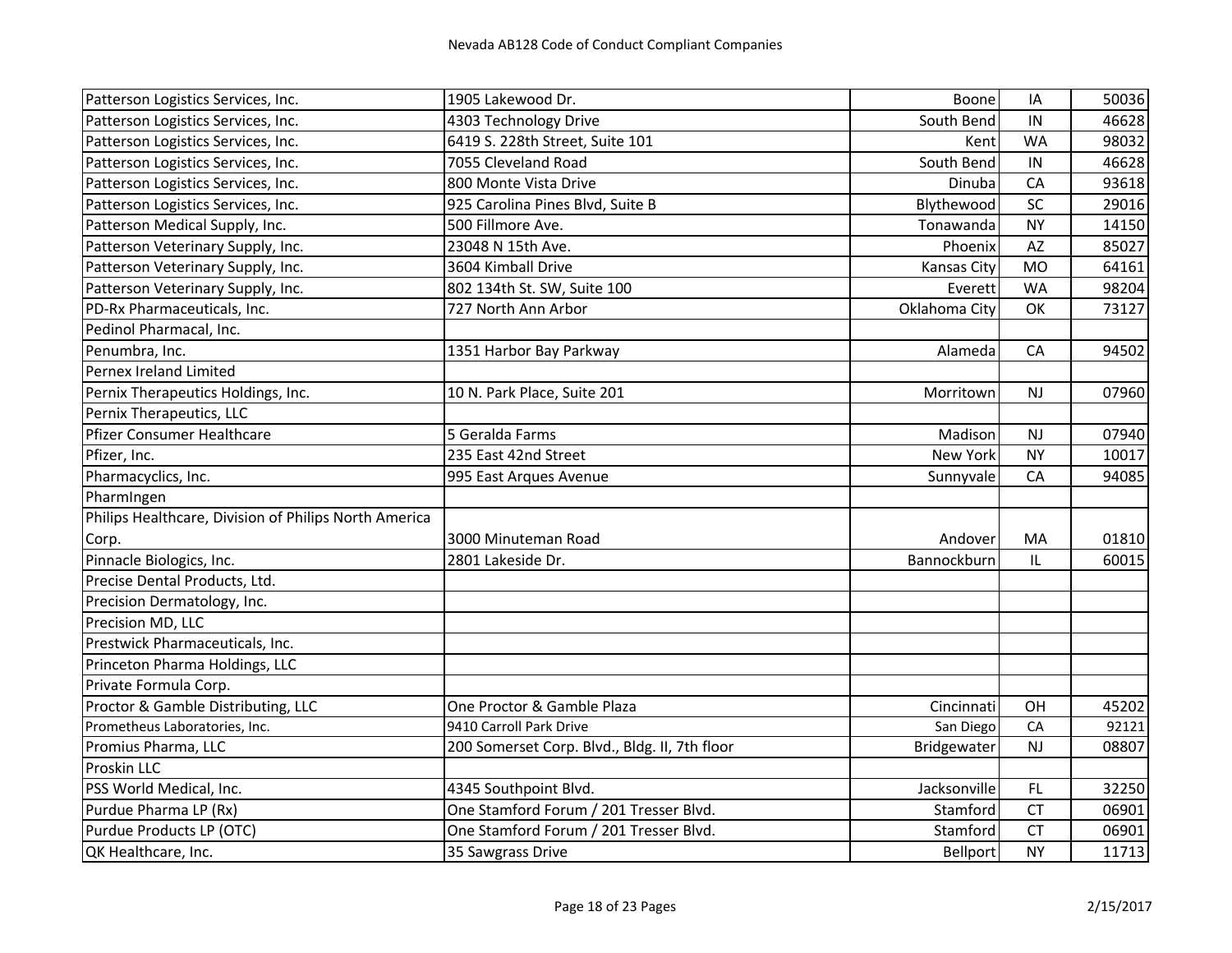| QOL Medical, LLC                                   | 3405 Ocean Drive                  | Vero Beach   | FL                                | 32963 |
|----------------------------------------------------|-----------------------------------|--------------|-----------------------------------|-------|
| <b>Qualitest Pharmaceuticals</b>                   | 130 Vintage Drive                 | Huntsville   | <b>AL</b>                         | 35811 |
| Quantum Medical Imaging, LLC                       | 2022 Orville Drive North          | Ronkonkoma   | <b>NY</b>                         | 11779 |
| <b>Questcor Pharmaceuticals</b>                    | 26118 Research Road               | Hayward      | CA                                | 94545 |
| Ranbaxy Laboratories, Inc.                         | 602 College Road East, Suite 2100 |              |                                   |       |
| Rapid Diagnostics, Inc.                            |                                   |              |                                   |       |
| Raptor Pharmaceuticals, Inc.                       | 5 Hamilton Landing, Suite 150     | Novato       | CA                                | 94949 |
| Recordati Rare Diseases, Inc.                      | 100 Corporate Drive               | Lebanon      | <b>NJ</b>                         | 08833 |
| Regeneron Pharmaceuticals, Inc.                    | 777 Old Saw Mill River Rd.        | Tarrytown    | <b>NY</b>                         | 10591 |
| Reliant Medical Lasers, Inc.                       |                                   |              |                                   |       |
| Reliant Technologies, LLC                          |                                   |              |                                   |       |
| Relypsa, Inc.                                      | 100 Cardinal Way                  | Redwood City | CA                                | 94063 |
| Rempex Pharmaceuticals, Inc.                       | 11534 Sorrento Valley Way         | San Diego    | CA                                | 92121 |
| Renaissance Pharma Inc.                            | 411 S. State St., Suite E-100     | Newton       | PA                                | 18940 |
| Renaud Skin Care Laboratories, Inc.                |                                   |              |                                   |       |
|                                                    |                                   |              |                                   |       |
| Research Specialties for Laboratories N.V. Belgium |                                   |              |                                   |       |
| <b>Rhodes Pharmaceuticals LP</b>                   | 498 Washington St                 | Coventry     | R <sub>l</sub>                    | 02816 |
| Rhythmia Medical, Inc.                             |                                   |              |                                   |       |
| Roche Diabetes Care Indianapolis                   |                                   |              |                                   |       |
| <b>Roche Diagnostics Corporation</b>               | 9115 Hague Road                   | Indianapolis | IN                                | 46250 |
| Roche Diagnostics Operations, Inc. Indianapolis    |                                   |              |                                   |       |
| Roche Health Solutions Indianapolis                |                                   |              |                                   |       |
| Roche Molecular Systems, Inc.                      | 4300 Hacienda Drive               | Pleasanton   | CA                                | 94588 |
| <b>Roche Sequencing Solutions</b>                  |                                   |              |                                   |       |
| Rochester Medical Corportation                     |                                   |              |                                   |       |
| Rouses Point Pharmaceuticals, LLC                  | 11 Commerce Drive, 1st Floor      | Cranford     | <b>NJ</b>                         | 07016 |
| R-Pharm US, LLC                                    | 3120 Princton Pike, Suite 301     | Lawrence     | <b>NJ</b>                         | 08648 |
| RTI Acquisition Corporation, Inc.                  |                                   |              |                                   |       |
| Sagent Pharmaceuticals, Inc.                       | 1901 N. Roselle Road, Suite 700   | Schaumburg   | $\ensuremath{\mathsf{IL}}\xspace$ | 60195 |
| Salix Pharmaceuticals, Inc.                        |                                   |              |                                   |       |
| Salix Pharmaceuticals, Inc.                        | 8510 Colonnade Center Drive       | Raleigh      | <b>NC</b>                         | 27615 |
| Salix Pharmaceuticals, Ltd.                        |                                   |              |                                   |       |
| Sandra Medical, Inc.                               |                                   |              |                                   |       |
| Sanofi US                                          | 55 Corporate Drive                | Bridgewater  | NJ                                | 08807 |
| Sanofi US Services, Inc.                           |                                   |              |                                   |       |
| Sanofi-Aventis US, LLC.                            |                                   |              |                                   |       |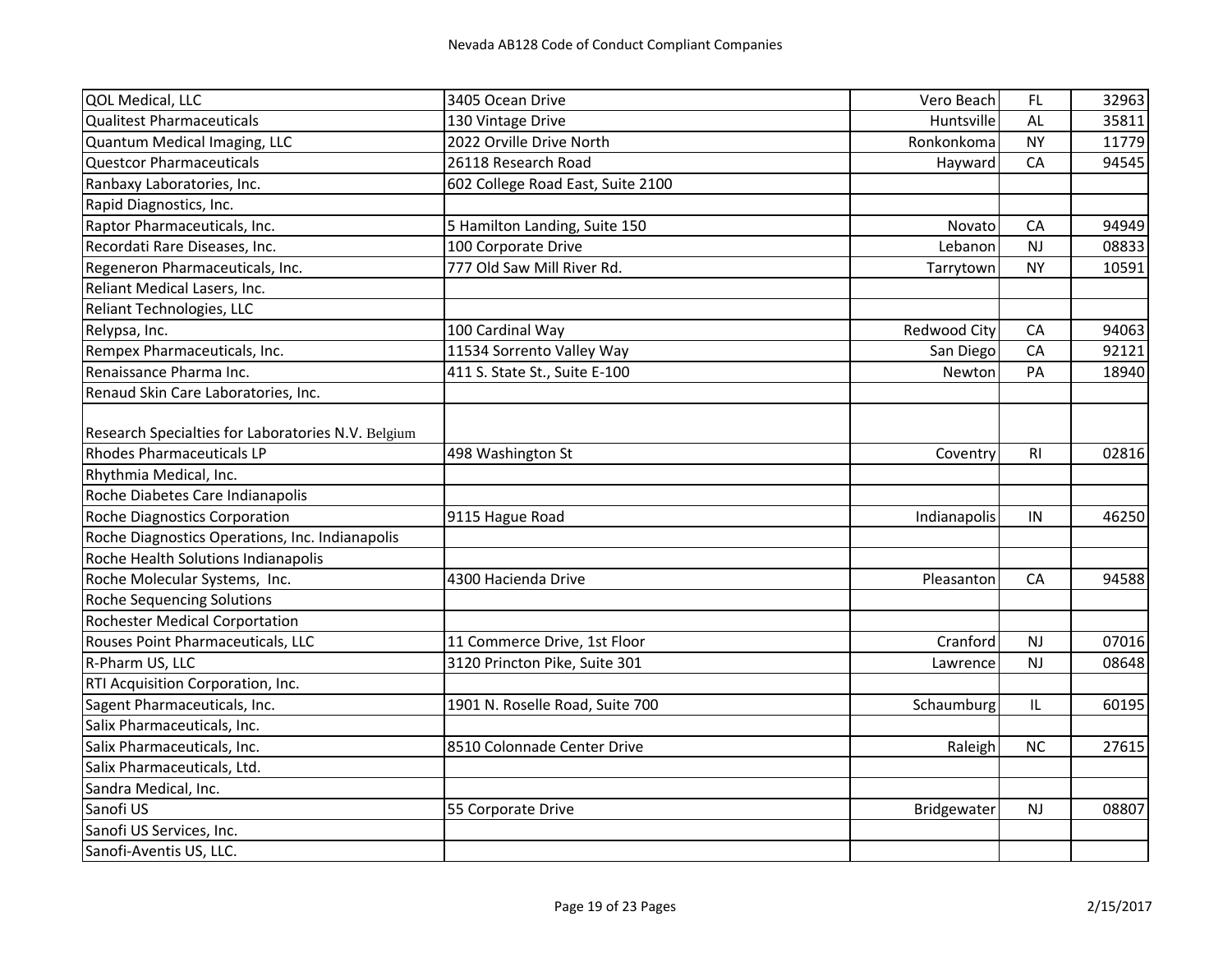| Santarus, Inc.                         |                                      |                         |           |       |
|----------------------------------------|--------------------------------------|-------------------------|-----------|-------|
| SeaSpine Holdings Corporation          | 5770 Armada Drive                    | Carlsbad                | CA        | 92009 |
| SeaSpine Orthopedics Corp              |                                      |                         |           |       |
| SeaSpine Sales LLC                     |                                      |                         |           |       |
| SeaSpine, Inc.                         |                                      |                         |           |       |
| Seattle Genetics, Inc.                 | 21823 30th Drive SE                  | <b>Bothell</b>          | <b>WA</b> | 98021 |
| Sebela Pharmaceuticals, Inc.           | 645 Hembree Parkway, Suite I         | Roswell                 | GA        | 30076 |
| Sedline, Inc.                          |                                      |                         |           |       |
| SenoRx, Inc.                           |                                      |                         |           |       |
| Septodont                              | 205 Granite Run Drive                | Lancaster               | PA        | 17601 |
| Shionogi, Inc.                         | 300 Campus Drive                     | Florham Park            | NJ        | 07932 |
| Shire Pharmaceuticals, Inc.            | 725 Chesterbrook Blvd.               | Wayne                   | PA        | 19087 |
| Shockwave Medical, Inc.                | 48501 Warm Springs Blvd, Suite 108   | Fremont                 | CA        | 94539 |
| Siemens Medical Solutions, Inc.        | 40 Liberty Blvd.                     | Malvern                 | PA        | 19355 |
| Sight Savers, Inc.                     |                                      |                         |           |       |
| Sigma-Tau Pharmaceuticals, Inc.        | 9841 Washington Blvd., Suite 500     | Gaithersburg            | <b>MD</b> | 20878 |
| Silvergate Pharmaceuticals, Inc.       | 6281 Greenwood Plaza Blvd, Suite 101 | Greenwood Village       | CO        | 80111 |
| Sirona Dental, Inc., USA               | 4835 Sirona Drive, Suite 100         | Charlotte               | <b>NC</b> | 28273 |
| Smith Medical Partners, LLC            | 950 Lively Blvd.                     | Wood Dale               | IL        | 60191 |
| Smiths Medical ASD, Inc.               | 6250 Shier Rings Road                | Dublin                  | OH        | 43016 |
| Smiths Medical ASD, Inc.               | 5700 West 23rd Avenue                | Gary                    | IN        | 46406 |
| Smiths Medical ASD, Inc.               | 10 Bowman Drive                      | Keene                   | <b>NH</b> | 03431 |
| Smiths Medical ASD, Inc.               | 3350 Granada Avenue N., Suite 100    | Oakdale                 | MN        | 55042 |
| Smiths Medical ASD, Inc.               | 9124 Polk Lane, Suite 101            | Olive Branch            | <b>MS</b> | 38671 |
| Smiths Medical ASD, Inc.               | 201 West Queen Street                | Southington             | <b>CT</b> | 06489 |
| Smiths Medical ASD, Inc.               | 1265 Grey Fox Road                   | St. Paul                | <b>MN</b> | 55112 |
| Smiths Medical ASD, Inc.               | 6000 Nathan Lane North               | Minneapolis             | <b>MN</b> | 55442 |
| Sobi, Inc.                             | 890 Winter Street                    | Waltham                 | MA        | 02451 |
| Solstice Neurosciences, LLC            | 4010 Dupont Circle, Suite L-07       | Louisville              | KY        | 40207 |
| Solta Medical, Inc.                    |                                      |                         |           |       |
| Sound Surgical Technologies, LLC       |                                      |                         |           |       |
| Southern Anesthesia and Surgical, Inc. | 1155 South Rock Blvd, Suite 460      | Reno                    | <b>NV</b> | 89502 |
| Southern Anesthesia and Surgical, Inc. | 2308 N. Sweetgum Ave                 | <b>Broken Arrow</b>     | OK        | 74012 |
| Southern Anesthesia and Surgical, Inc. | 8585 E. Hartford Dr, Suite 120       | Scotsdale               | AZ        | 85255 |
| Southern Anesthesia and Surgical, Inc. | One Southern Ct.                     | West Columbia           | SC        | 29169 |
| Spectranetics                          | 9965 Federal Dr.                     | <b>Colorado Springs</b> | CO        | 80921 |
| Spectrum Pharmaceuticals, Inc.         | 11500 S. Eastern Ave, Suite 240      | Henderson               | <b>NV</b> | 89052 |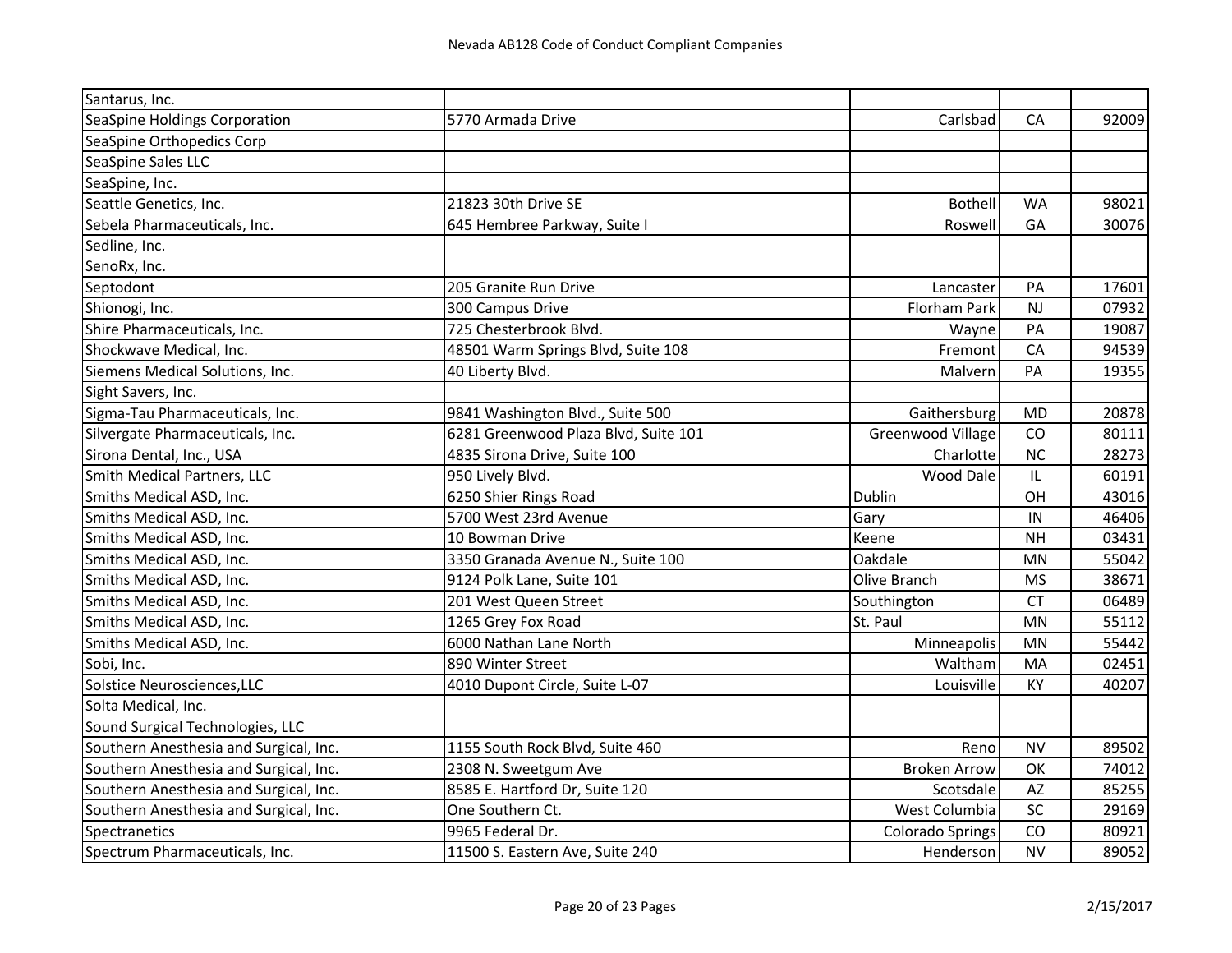| Spiration, Inc., dba Olympus Respiratory America | 6675 185th Avenue N.E.                    | Redmond     | <b>WA</b> | 98052 |
|--------------------------------------------------|-------------------------------------------|-------------|-----------|-------|
| SPL South American One LLC                       |                                           |             |           |       |
| SPO2.com, Inc.                                   |                                           |             |           |       |
| <b>Spring BioScience Corporation</b>             |                                           |             |           |       |
| Sprout Pharmaceuticals, Inc.                     |                                           |             |           |       |
| SPS Medical Supply Corp.                         |                                           |             |           |       |
| St. Jude Medical S.C., Inc.                      |                                           |             |           |       |
| St. Jude Medical, Inc.                           | 6300 Bee Cave Road, Building 2, Suite 100 | Austin      | <b>TX</b> | 78746 |
| <b>STAAR Surgical Company</b>                    | 1911 Walker Avenue                        | Monrovia    | CA        | 91016 |
| Staergemes Greer Holdings, Inc.                  |                                           |             |           |       |
| Stephanie LP                                     |                                           |             |           |       |
| Sun Pharmaceutical Industries, Inc.              | 600 College Road East, Suite 2100         | Princeton   | <b>NJ</b> | 08540 |
| Sunovion Pharmaceuticals, Inc.                   | 84 Waterford Drive                        | Marlborough | MA        | 01752 |
| Synergetics Delaware, Inc.                       |                                           |             |           |       |
| Synergetics Development Company LLC              |                                           |             |           |       |
| Synergetics IP, Inc.                             |                                           |             |           |       |
| Synergetics USA< Inc                             |                                           |             |           |       |
| Synergetics, Inc.                                |                                           |             |           |       |
| Systagenix Wound Management Inc.                 | 12930 Interstate 10 West                  | San Antonio | <b>TX</b> | 78249 |
| Tactile Systems Technology, Inc.                 | 1331 Tyler St NE Suite 200                | Minneapolis | <b>MN</b> | 55413 |
| Takeda Pharmaceuticals America, Inc.             |                                           |             |           |       |
| Takeda Pharmaceuticals USA, Inc.                 | One Takeda Parkway                        | Deerfield   | ΙL        | 60015 |
| Talon Therapeutics, Inc.                         |                                           |             |           |       |
| Tandem Diabetes Care, Inc.                       | 11045 Roselle Streetg                     | San Diego   | CA        | 92121 |
| <b>Target Therapeutics</b>                       |                                           |             |           |       |
| Taro Pharmaceuticals USA, Inc.                   | 3 Skyline Drive                           | Hawthorne   | <b>NY</b> | 10532 |
| Technolas Perfect Vision, Inc.                   |                                           |             |           |       |
| TEI Biosciences, Inc.                            |                                           |             |           |       |
| TEI Medical, Inc.                                |                                           |             |           |       |
| Terumo Americas Holdings, Inc.                   | 2101 Cottontail Lane                      | Somerset    | <b>NJ</b> | 08873 |
| <b>Terumo BCT</b>                                | 10811 W. Collins                          | Lakewood    | CO        | 80215 |
| Terumo Cardiovascular Systems Corporation        | 6200 Jackson Road                         | Ann Arbor   | MI        | 48103 |
| <b>Terumo Medical Corporation</b>                | 2101 Cottontail Lane                      | Somerset    | NJ        | 08873 |
| Tesaro, Inc.                                     | 1000 Winter St. #3300                     | Waltham     | MA        | 02451 |
| Teva Phamaceuticals, Inc.                        | 41 Moores Road                            | Frazer      | PA        | 19355 |
| The Medicines Company                            | 8 Sylvan Way                              | Parsippany  | NJ        | 07054 |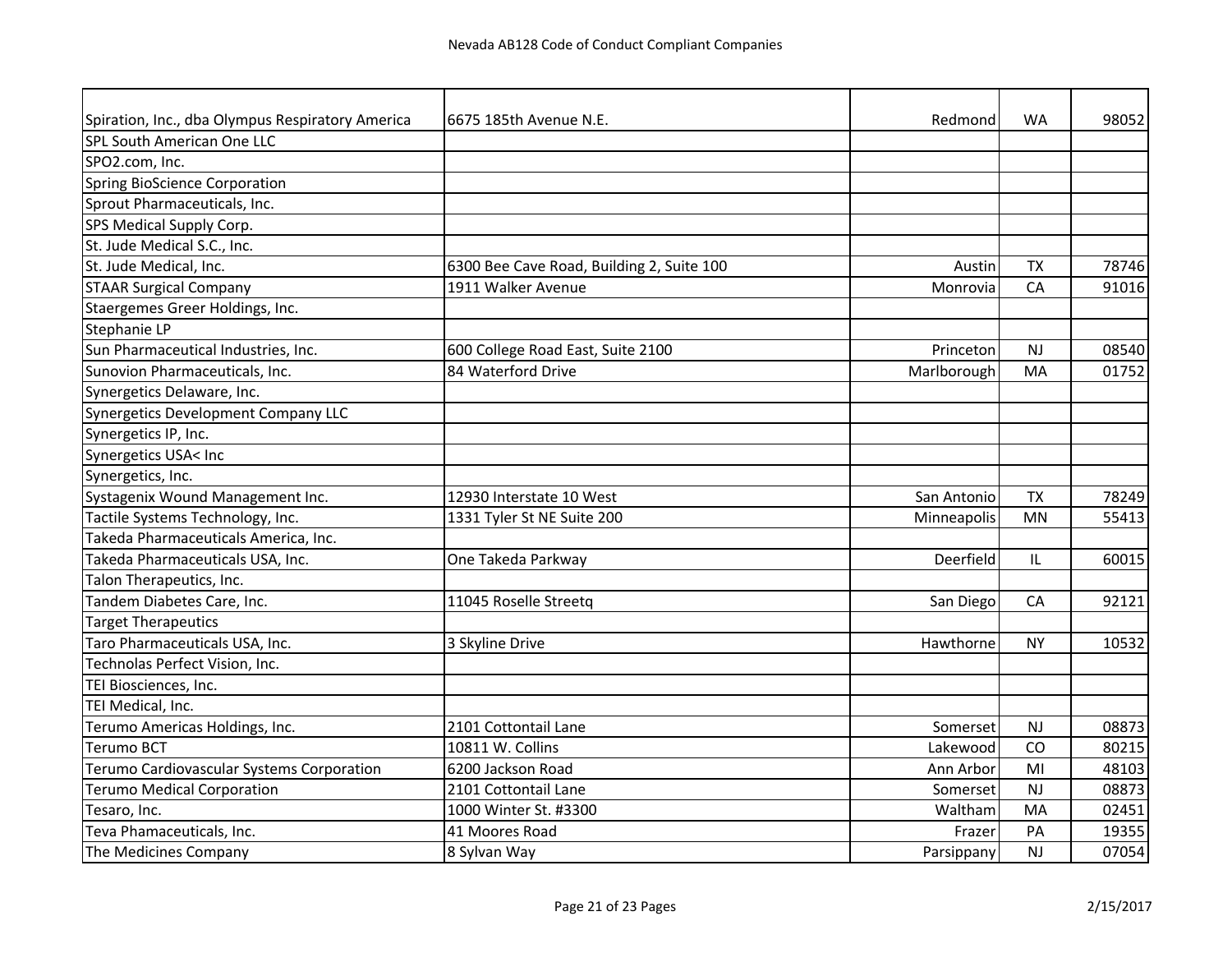| The Proctor & Gamble Company                 |                                        |                  |           |         |
|----------------------------------------------|----------------------------------------|------------------|-----------|---------|
| Theken Spine, LLC                            |                                        |                  |           |         |
| TheraCom, LLC                                | 1195 Trademark Dr, 102A                | Reno             | <b>NV</b> | 89521   |
| TheraCom, LLC                                | 9717 Key West Avenue                   | Rockville        | <b>MD</b> | 20850   |
| Therakos, Inc                                | 1001 US Route 202                      | Raritan          | NJ        | 08869   |
| Theratechnologies, Inc.                      | 2015 Peel Street, 5th Floor            | Montreal, Quebec | Canada    | H3A IT8 |
| Theravance Biopharma Antibiotics, Inc.       |                                        |                  |           |         |
| Theravance Biopharma Ireland Limited         |                                        |                  |           |         |
| Theravance Biopharma R&D, Inc.               |                                        |                  |           |         |
| Theravance Biopharma US, Inc.                | 901 Gateway Boulevard                  | S. San Francisco | CA        | 94090   |
| Theravance Biopharma, Inc.                   |                                        |                  |           |         |
| Tinea Pharmaecuticals, Inc.                  |                                        |                  |           |         |
| <b>Tolmar Pharmaceuticals</b>                | 475 Half Day Road, Suite 200           | Lincolnshire     | L         | 60069   |
| Top Rx, Inc.                                 | 2950 Brother Blvd.                     | <b>Bartlett</b>  | <b>TN</b> | 38133   |
| Torax Medical, Inc.                          | 4188 Lexington Avenue North            | ShoreView        | MN        | 55126   |
| Tori LP                                      |                                        |                  |           |         |
| Tri-anim Health Sciences, Inc.               | 5000 Tuttle Crossing Blvd              | Dublin           | OH        | 43016   |
| TriPath Imaging. Inc.                        |                                        |                  |           |         |
| Trumpf Medical Systems, Inc.                 |                                        |                  |           |         |
| <b>Turing Pharmaceuticals</b>                | 1177 Avenue of the Americas 39th floor | New York         | <b>NY</b> | 100326  |
| <b>U.S. Nuclear Corporation</b>              |                                        |                  |           |         |
| <b>UCB BioSciences</b>                       |                                        |                  |           |         |
| UCB, Inc.                                    | 1950 Lake Park Drive                   | Smyra            | GA        | 30080   |
| Unilens Corp, USA                            |                                        |                  |           |         |
| Unilens Vision Sciences, Inc.                |                                        |                  |           |         |
| Unilens Vision, Inc.                         |                                        |                  |           |         |
| Upsher-Smith Laboratories, Inc.              | 6701 Evenstad Drive                    | Maple Grove      | <b>MN</b> | 55369   |
| US ARKRAY, INC                               |                                        |                  |           |         |
| US WorldMeds, LLC                            | 4010 Dupont Circle, Suite L-07         | Louisville       | KY        | 40207   |
| Valeant Biomedicals, Inc.                    |                                        |                  |           |         |
| <b>Valeant Pharmaceuticals International</b> |                                        |                  |           |         |
| Valeant Pharmaceuticals North America        | 400 Somerset Corporate Blvd            | Bridgewater      | NJ        | 08807   |
| Valeant Pharmacueticals North America LLC    |                                        |                  |           |         |
| Valley Campus Pharmacy, Inc., TNH Pharmacy 2 | 15211 Vanownen St., Suite 301          | Van Nuys         | CA        | 91405   |
| Valley Wholesale Drug Co., Inc.              | 1401 W. Fremont Street                 | Stockton         | CA        | 95203   |
| Vanda Pharmaceuticals, Inc.                  | 2200 Pennsylvania Ave NW 300 E         | Washington       | DC        | 20037   |
| Vascular Solutions Zerusa Limited            |                                        |                  |           |         |